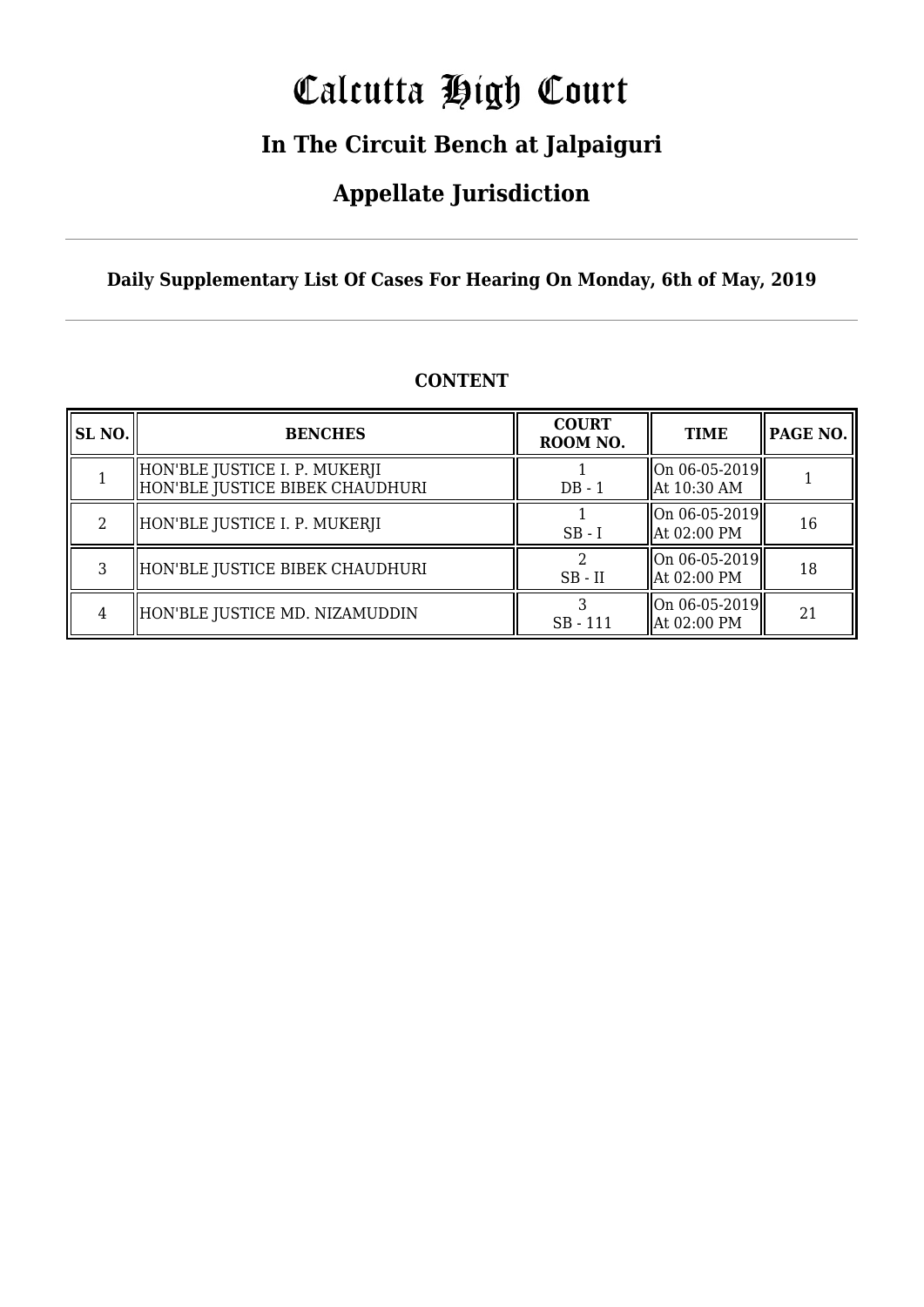

**DAILY CAUSELIST For Monday The 6th May 2019**

#### **COURT NO. 1**

**DIVISION BENCH**

**AT 10:30 AM**

#### **HON'BLE JUSTICE I. P. MUKERJI HON'BLE JUSTICE BIBEK CHAUDHURI**

**On Monday 6th May, 2019 Will take all criminal matters required to be taken up by a Division Bench, everyday except Wednesday from 10.30 A.M till 1.00 P.M or till exhaustion of the list whichever is earlier.**

#### **APPLICATION FOR BAIL**

| 1              | CRM/107/2019 | <b>JAYANTA DAS</b><br>VS<br>State of West Bengal                                     | Mr.ANIRBAN<br><b>BANERJEE</b>    |
|----------------|--------------|--------------------------------------------------------------------------------------|----------------------------------|
| $\overline{2}$ | CRM/166/2019 | <b>GOBINDA MANDAL</b> @<br>RADHA GOBINDA MANDAL<br><b>VS</b><br>State of West Bengal | Mr.PANCHALI DEB<br><b>SIKDER</b> |
| 3              | CRM/224/2019 | AJIT KR SARKAR @ AJIT<br><b>KUMAR SARKAR</b><br>VS<br>State of West Bengal           | Mr.HILLOL SAHA<br><b>PODDER</b>  |
| 4              | CRM/225/2019 | <b>JHANTU SARKAR</b><br>VS<br>NARCOTIC CONTROL<br><b>BUREAU</b>                      | Mr.HILLOL SAHA                   |
| 5              | CRM/232/2019 | <b>KARAN PRADHAN</b><br><b>VS</b><br>State of West Bengal                            | Mr.ARNAB SAHA                    |
| 6              | CRM/235/2019 | <b>BIDYUT ROY</b><br><b>VS</b><br>State of West Bengal                               | Mr.ARNAB SAHA                    |
| 7              | CRM/248/2019 | <b>BHARATI CHAKRABORTY</b><br><b>VS</b><br>State of West Bengal                      | Mr.AMRAPALI CHAKI                |
| 8              | CRM/249/2019 | AKHIL DAS@ROY@UKIL<br>VS<br>State of West Bengal                                     | Mr.SANDEEP DUTTA                 |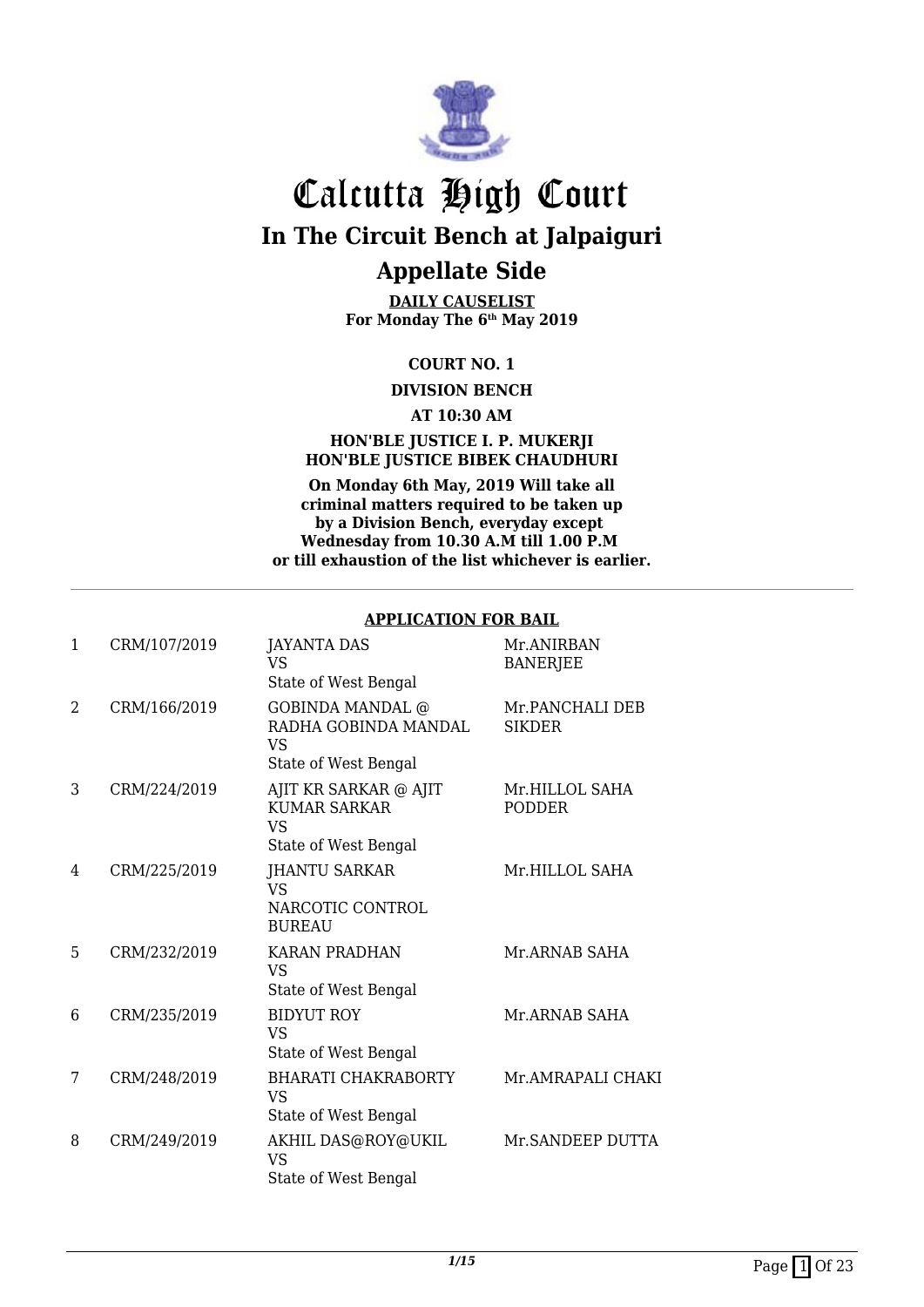#### *DAILY CAUSELIST COURT NO 1-FOR MONDAY THE 6TH MAY 2019 HIGH COURT OF CALCUTTA - 2 -*

| 9  | CRM/251/2019 | <b>SHIBA SHA</b><br>VS.<br>State of West Bengal                             | Mr. SANDEEP DUTTA                     |
|----|--------------|-----------------------------------------------------------------------------|---------------------------------------|
| 10 | CRM/259/2019 | <b>BIJAY ROY</b><br><b>VS</b><br>State of West Bengal                       | Mr.SUDIP GUHA                         |
| 11 | CRM/264/2019 | SATYAJIT DAS<br><b>VS</b><br>State of West Bengal                           | Mr.PRASAD NARAYAN<br><b>MAJUMDER</b>  |
| 12 | CRM/266/2019 | <b>RANJIT PASWAN</b><br><b>VS</b><br>State of West Bengal                   | Mr.RAJESH KUMAR<br><b>SHARMA</b>      |
| 13 | CRM/269/2019 | <b>OSMAN ALI</b><br><b>VS</b><br>State of West Bengal                       | Mr.PRASAD NARAYAN<br><b>MAJUMDAR</b>  |
| 14 | CRM/273/2019 | KRISHNA SINGHA AND<br>ANR.<br><b>VS</b><br>State of West Bengal             | Mr.SREEMOYEE<br><b>GHOSH MAJUMDER</b> |
| 15 | CRM/284/2019 | <b>ALIF HOSSAIN</b><br><b>VS</b><br>State of West Bengal                    | Mr.SUMAN<br>SEHANABIS MANDAL          |
| 16 | CRM/285/2019 | DILIP KUMAR DAS @ GOPI<br><b>VS</b><br>State of West Bengal                 | Mr.SOM SHANKAR<br><b>DUTTA</b>        |
| 17 | CRM/286/2019 | RUBEL ALAM AND ANR.<br><b>VS</b><br>State of West Bengal                    | Mr.SANDEEP DUTTA                      |
| 18 | CRM/289/2019 | MOHIT SHARMA<br><b>VS</b><br>State of West Bengal                           | Mr.SOM SHANKAR<br><b>DUTTA</b>        |
| 19 | CRM/290/2019 | ANIRUDHA THAKUR AND<br>ORS.<br>VS<br>State of West Bengal                   | Mr. SANDEEP DUTTA                     |
| 20 | CRM/293/2019 | <b>SUMANTA ROY</b><br><b>VS</b><br>State of West Bengal                     | Mr.DEBAJIT KUNDU                      |
| 21 | CRM/296/2019 | PANDU PRADHAN @ MAAN<br><b>PRADHAN</b><br><b>VS</b><br>State of West Bengal | Mr.ARNAB SAHA                         |
| 22 | CRM/298/2019 | <b>RAGHUNANDAN</b><br><b>VS</b><br>State of West Bengal                     | Mr.KALIPADA DAS                       |
| 23 | CRM/302/2019 | NAJIR HOSSAIN<br><b>VS</b><br>State of West Bengal                          | Mr.KALIPADA DAS                       |
| 24 | CRM/304/2019 | <b>ANIMA DAS</b><br><b>VS</b><br>State of West Bengal                       | Mr.BISWAJIT DAS                       |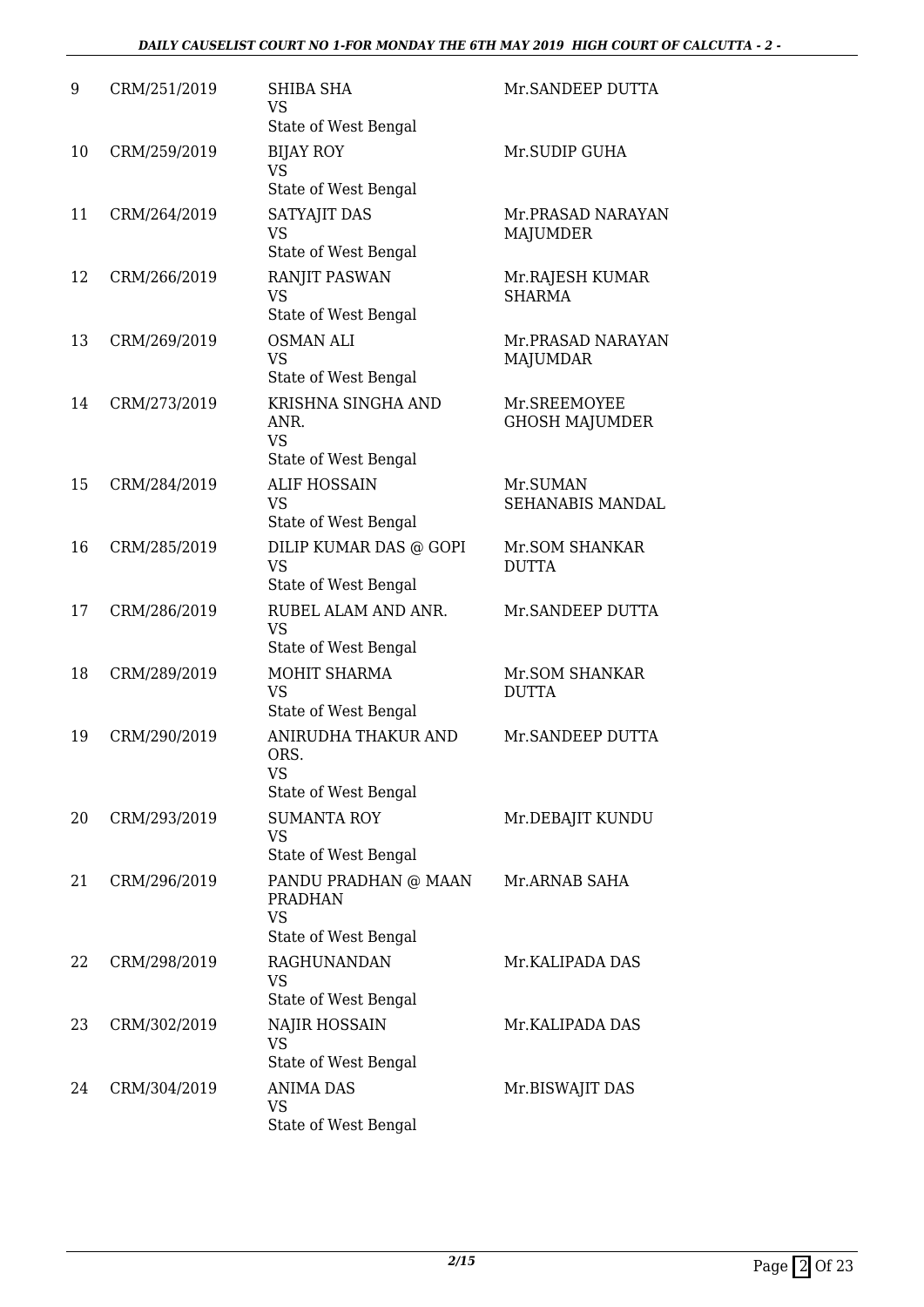#### *DAILY CAUSELIST COURT NO 1-FOR MONDAY THE 6TH MAY 2019 HIGH COURT OF CALCUTTA - 3 -*

| 25 | CRM/307/2019 | <b>LALIT ROY</b><br><b>VS</b><br>State of West Bengal                                                               | Mr.TAPAS GHOSH                      |
|----|--------------|---------------------------------------------------------------------------------------------------------------------|-------------------------------------|
| 26 | CRM/311/2019 | ALIF HOSSAIN @ MIA<br><b>VS</b><br>State of West Bengal                                                             | Mr.SUMAN<br><b>SEHANABIS MANDAL</b> |
| 27 | CRM/312/2019 | RAJ KUMAR BAFIA<br><b>VS</b><br>State of West Bengal                                                                | Mr.PINTU KUMAR<br><b>DEB</b>        |
| 28 | CRM/314/2019 | NAJIM HOQUE @ NAZIM<br><b>HOQUE</b><br><b>VS</b>                                                                    | Mr.SUDIP GUHA                       |
| 29 | CRM/317/2019 | State of West Bengal<br>SADDAM HOSSAIN @<br>SALMAN MIA @ SADDAM<br><b>MIYA</b><br><b>VS</b><br>State of West Bengal | Mr.ARIJIT GHOSH                     |
| 30 | CRM/322/2019 | ROHIT BARUA<br><b>VS</b><br>State of West Bengal                                                                    | Mr.DEBARSEE<br><b>CHATTERJEE</b>    |
| 31 | CRM/334/2019 | RAM CHICK BARI AND ANR<br><b>VS</b><br>State of West Bengal                                                         | Mr.KALIPADA DAS                     |
| 32 | CRM/339/2019 | SUBASH ORAON@VARU<br><b>VS</b><br>State of West Bengal                                                              | Mr.SUBHANKAR<br><b>DUTTA</b>        |
| 33 | CRM/345/2019 | PABITRA ADHIKARI<br><b>VS</b><br>State of West Bengal                                                               | Mr.ARNAB SAHA                       |
| 34 | CRM/350/2019 | <b>CHANDAN GHOSH</b><br><b>VS</b><br>State of West Bengal                                                           | Mr.ARNAB SAHA                       |
| 35 | CRM/67/2019  | PURAN TAMANG AND ORS<br><b>VS</b><br>State of West Bengal                                                           | Mr.MOYUKH<br>MUKHERJEE              |
| 36 | CRM/25/2019  | <b>MIZANUR ALI</b><br><b>VS</b><br><b>UNION OF INDIA</b>                                                            | Mr.KALIPADA DAS                     |
| 37 | CRM/351/2019 | INDRAJIT SINGH @<br>RAJVEER SINGH @<br><b>INDERJEET</b><br><b>VS</b><br>State of West Bengal                        | Mr.DEBASISH<br>MUKHOPDHYHY          |
| 38 | CRM/352/2019 | PROLOY MITRA<br><b>VS</b><br>State of West Bengal                                                                   | Mr.SOURAV KAR                       |
| 39 | CRM/354/2019 | ARABINDO BARMAN @<br>AROBINDO BARMAN @<br>ARABINDA BARMAN<br><b>VS</b><br>State of West Bengal                      | Mr.ARNAB SAHA                       |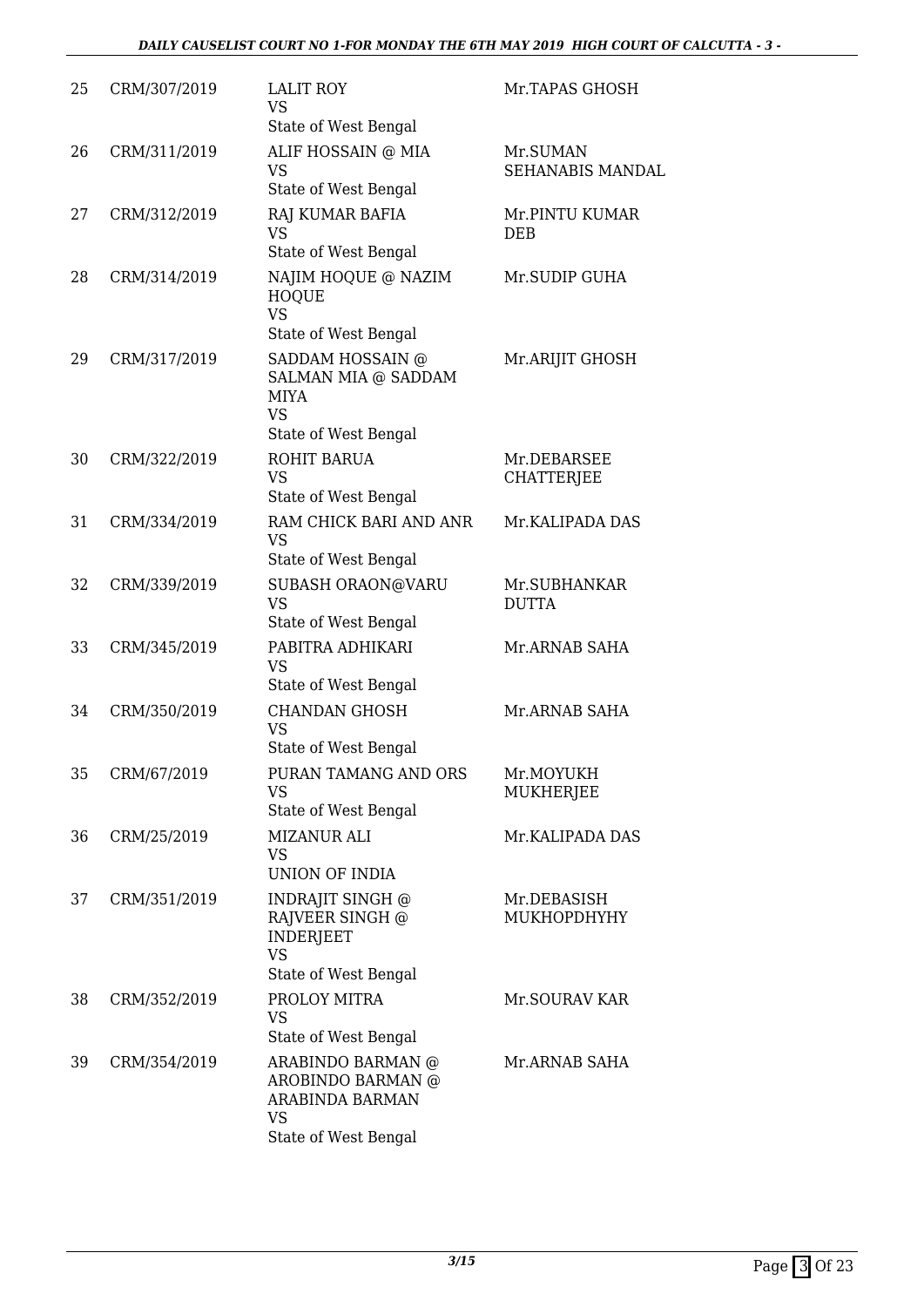| 40 | CRM/358/2019 | JAMSER ALI @ JAMSHED<br>ALI<br><b>VS</b><br>State of West Bengal               | Mr.DEBARSHI<br><b>CHATTERJEE</b>      |
|----|--------------|--------------------------------------------------------------------------------|---------------------------------------|
| 41 | CRM/359/2019 | <b>SUSHIL ROY</b><br><b>VS</b><br>State of West Bengal                         | Mr.DEBARSHI<br><b>CHATERJEE</b>       |
| 42 | CRM/371/2019 | JOYTISH BARMAN AND ANR<br><b>VS</b><br>State of West Bengal                    | Mr.DEBASISH<br>MUKHOPADHYAY           |
| 43 | CRM/377/2019 | SAJAL SARKAR AND ORS<br><b>VS</b><br>State of West Bengal                      | Mr.PRASAD NARAYAN<br><b>MAJUMDAR</b>  |
| 44 | CRM/385/2019 | LITAN DEBNATH @ LITON<br><b>DEBNATH</b><br><b>VS</b><br>State of West Bengal   | Mr.ARIJIT GHOSH                       |
| 45 | CRM/387/2019 | <b>SHAMBHU RAY</b><br><b>VS</b><br>State of West Bengal                        | Mr.ARIJIT GHOSH                       |
| 46 | CRM/388/2019 | <b>SUDIP DEBNATH</b><br><b>VS</b><br>State of West Bengal                      | Mr.ARIJIT GHOSH                       |
| 47 | CRM/389/2019 | <b>MD.KHAIRUL AND ORS</b><br><b>VS</b><br>State of West Bengal                 | Mr.SOURAV KAR                         |
| 48 | CRM/390/2019 | <b>MD KHAIRUL</b><br><b>VS</b><br>State of West Bengal                         | Mr.SOURAV KAR                         |
| 49 | CRM/391/2019 | <b>MD.KHAIRUL AND ORS</b><br><b>VS</b><br>State of West Bengal                 | Mr.SOURAV KAR                         |
|    |              | <b>APPLICATION FOR ANTICIPATORY BAIL</b>                                       |                                       |
| 50 | CRM/101/2019 | SITU ROY @ GHITU ROY<br><b>VS</b><br>State of West Bengal                      | Mr.ARNAB SAHA                         |
| 51 | CRM/144/2019 | TUKU SK.<br><b>VS</b><br>State of West Bengal                                  | Mr.PRITHVIRAJ<br><b>SINHA ROY</b>     |
| 52 | CRM/227/2019 | RANJIT RAY @ RANJIT ROY<br><b>AND ORS</b><br><b>VS</b><br>State of West Bengal | Mr.ARIJIT GHOSH                       |
| 53 | CRM/270/2019 | ATANU GHOSH AND ANR.<br><b>VS</b><br>State of West Bengal                      | Mr.SREEMOYEE<br><b>GHOSH MAJUMDER</b> |
| 54 | CRM/24/2019  | JAHIDUR SARKAR @ BHOLA<br><b>AND ANR</b><br><b>VS</b><br>UNION OF INDIA        | Mr.KALIPADA DAS                       |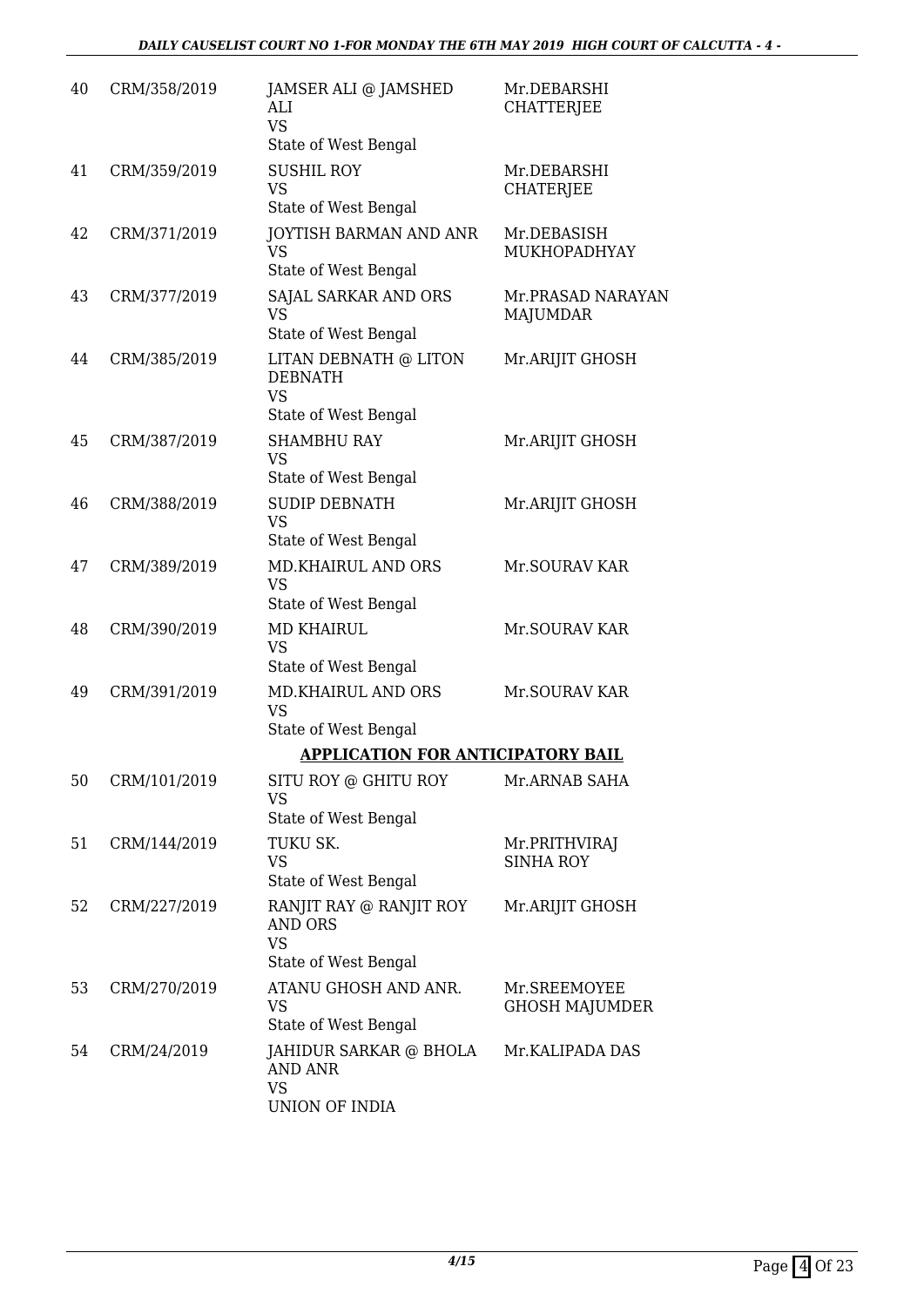| 55 | CRM/23/2019  | Abdul High @ Abdul High<br>Miah<br><b>VS</b><br>State of West Bengal                 | Mr.Mahfuz Murshed                 |
|----|--------------|--------------------------------------------------------------------------------------|-----------------------------------|
| 56 | CRM/79/2019  | PRANAB KUMAR DATTA<br><b>VS</b><br>State of West Bengal                              | Mr.ANIRBAN<br><b>BANERJEE</b>     |
| 57 | CRM/118/2019 | <b>BABLU BARMAN AND ORS</b><br>VS<br>State of West Bengal                            | Mr.PARTHA PRATIM<br><b>SARKAR</b> |
| 58 | CRM/147/2019 | <b>GANE SAIBA @ GANEY</b><br>SAIBA @ GANESH<br><b>VS</b><br>State of West Bengal     | Mr.SOVAN SARKAR                   |
| 59 | CRM/150/2019 | <b>SHAMPA KUNDU</b><br><b>VS</b><br>State of West Bengal                             | Mr. SAMRAT SARKAR                 |
| 60 | CRM/152/2019 | SRI RAM PRASAD WAIBA<br>VS<br>State of West Bengal                                   | Mr.URGEN LAMA                     |
| 61 | CRM/153/2019 | ANJANI SHARMA @ ANJALI<br><b>SHARMA AND ANR</b><br><b>VS</b><br>State of West Bengal | Mr.ANAND<br><b>BHANDARI</b>       |
| 62 | CRM/155/2019 | URMILA RUMBA<br><b>VS</b><br>State of West Bengal                                    | Mr.URGEN LAMA                     |
| 63 | CRM/157/2019 | RAM PRASAD WAIBA<br><b>VS</b><br>State of West Bengal                                | Mr.URGEN LAMA                     |
| 64 | CRM/158/2019 | <b>SHANKAR ADHIKARI</b><br><b>VS</b><br>State of West Bengal                         | Mr.URGEN LAMA                     |
| 65 | CRM/160/2019 | SHANKAR ADHIKARI<br>VS<br>State of West Bengal                                       | Mr.URGEN LAMA                     |
| 66 | CRM/215/2019 | URMILA RUMBA<br><b>VS</b><br>State of West Bengal                                    | Mr.URGEN LAMA                     |
| 67 | CRM/216/2019 | <b>SAMUEL GURUNG</b><br>VS<br>State of West Bengal                                   | Mr.URGEN LAMA                     |
| 68 | CRM/217/2019 | KALYAN KUMAR DEWAN<br><b>VS</b><br>State of West Bengal                              | Mr.URGEN LAMA                     |
| 69 | CRM/219/2019 | <b>GOPAL RUCHAL</b><br><b>VS</b><br>State of West Bengal                             | Mr.URGEN LAMA                     |
| 70 | CRM/223/2019 | LAXMI BASFORE @<br>LAKSAMINIYA BASFORE<br><b>VS</b><br>State of West Bengal          | Mr.SOUMABHA SAHA                  |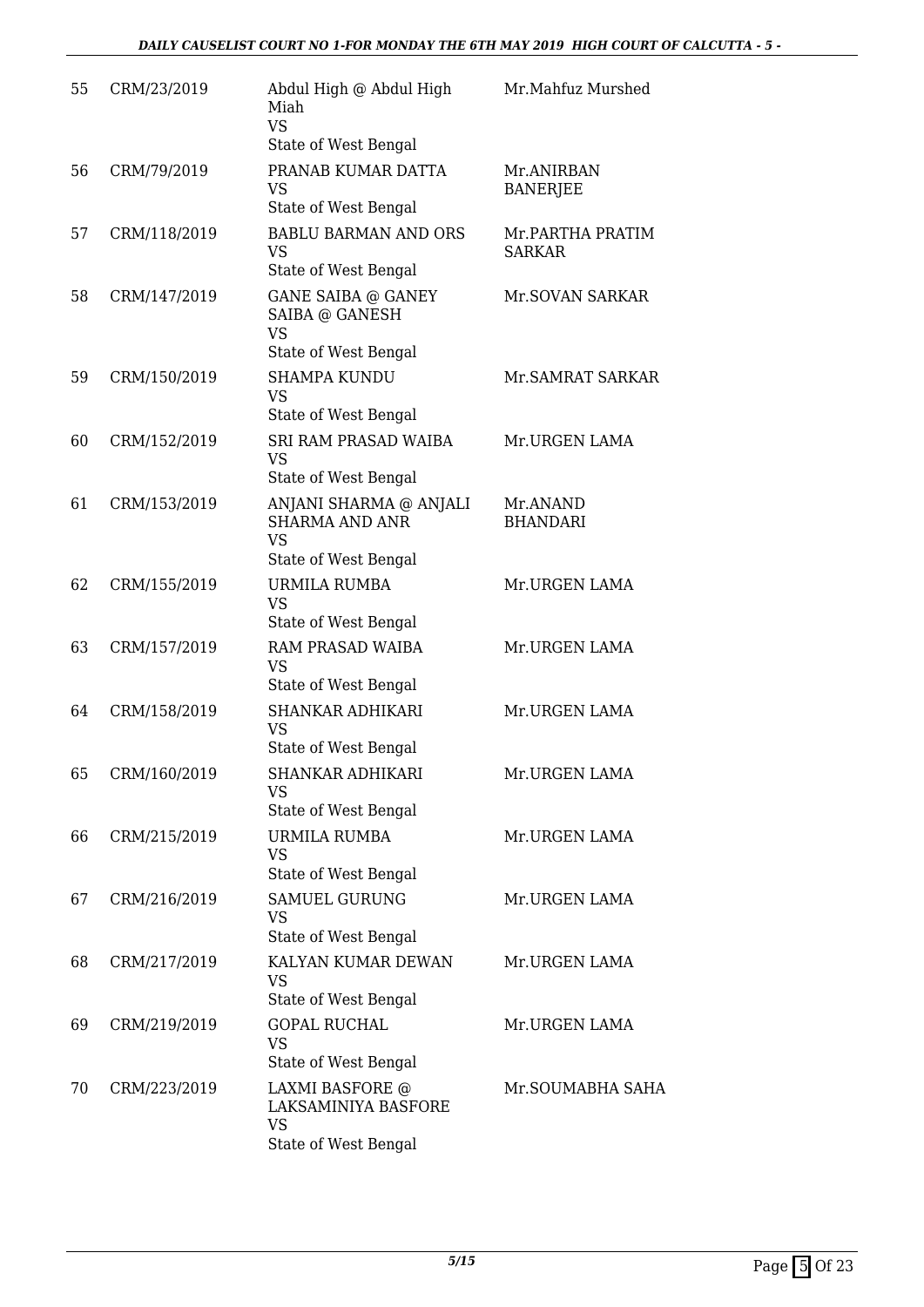#### *DAILY CAUSELIST COURT NO 1-FOR MONDAY THE 6TH MAY 2019 HIGH COURT OF CALCUTTA - 6 -*

| 71 | CRM/226/2019 | <b>SUROJIT SEN</b><br>VS<br>State of West Bengal                                 | Mr.ARUNAVA<br><b>GANGULY</b>             | Mr.ARUNAVA<br><b>GANGULY</b> |
|----|--------------|----------------------------------------------------------------------------------|------------------------------------------|------------------------------|
| 72 | CRM/228/2019 | KAMALESWAR BARMAN<br><b>VS</b><br>NARCOTICS CONTROL<br><b>BUREAU</b>             | Mr.HILLOL SAHA<br><b>PODDAR</b>          |                              |
| 73 | CRM/229/2019 | <b>ANJAN BOSE</b><br><b>VS</b><br>State of West Bengal                           | Mr.ARUNAVA<br><b>GANGULY</b>             |                              |
| 74 | CRM/230/2019 | <b>ANITA NANGALIA</b><br><b>VS</b><br>State of West Bengal                       | Mr.ARUNAVA<br><b>GANGULY</b>             |                              |
| 75 | CRM/240/2019 | REKHA SAHA AND ANR<br><b>VS</b><br>State of West Bengal                          | Mr.HILLOL SAHA<br><b>PODDER</b>          |                              |
| 76 | CRM/244/2019 | UMAR ALI MIA @ OMAR ALI<br><b>MIYA</b><br><b>VS</b><br>State of West Bengal      | Mr.HILLOL SAHA<br><b>PODDER</b>          |                              |
| 77 | CRM/247/2019 | DINA BARMAN @<br><b>DINANATH</b><br><b>VS</b><br>State of West Bengal            | Mr.KALIPADA DAS                          |                              |
| 78 | CRM/252/2019 | PRASENJIT SARKAR<br><b>VS</b><br>State of West Bengal                            | Mr.SUMAN<br><b>SEHANABIS</b><br>(MANDAL) |                              |
| 79 | CRM/253/2019 | <b>MADHURI BISWAS</b><br>(MALLICK)<br><b>VS</b><br>State of West Bengal          | Mr.SANDEEP DUTTA                         |                              |
| 80 | CRM/254/2019 | <b>MEERA DAS</b><br><b>VS</b><br>State of West Bengal                            | Mr. SAYAN DE                             |                              |
| 81 | CRM/255/2019 | <b>BISWARUP BISWAS</b><br><b>VS</b><br>State of West Bengal                      | Mr.SREEMOYEE<br><b>GHOSH MAJUMDER</b>    |                              |
| 82 | CRM/256/2019 | <b>BISWAJIT ROY AND ORS</b><br><b>VS</b><br>State of West Bengal                 | Mr. SAYAN DE                             |                              |
| 83 | CRM/257/2019 | NARAYAN SEN @ NARAYAN<br><b>CHANDRA SEN</b><br><b>VS</b><br>State of West Bengal | Mr.SUDIP GUHA                            |                              |
| 84 | CRM/258/2019 | PRATIK CH ROY<br><b>VS</b><br>State of West Bengal                               | Mr.SANDEEP DUTTA                         |                              |
| 85 | CRM/271/2019 | <b>JAHANGIR HOSSAIN</b><br><b>VS</b><br>State of West Bengal                     | Mr.SUDIP GUHA                            |                              |
| 86 | CRM/275/2019 | MITHUN RAM SINGH<br><b>VS</b><br>State of West Bengal                            | Mr.SUDIP GUHA                            |                              |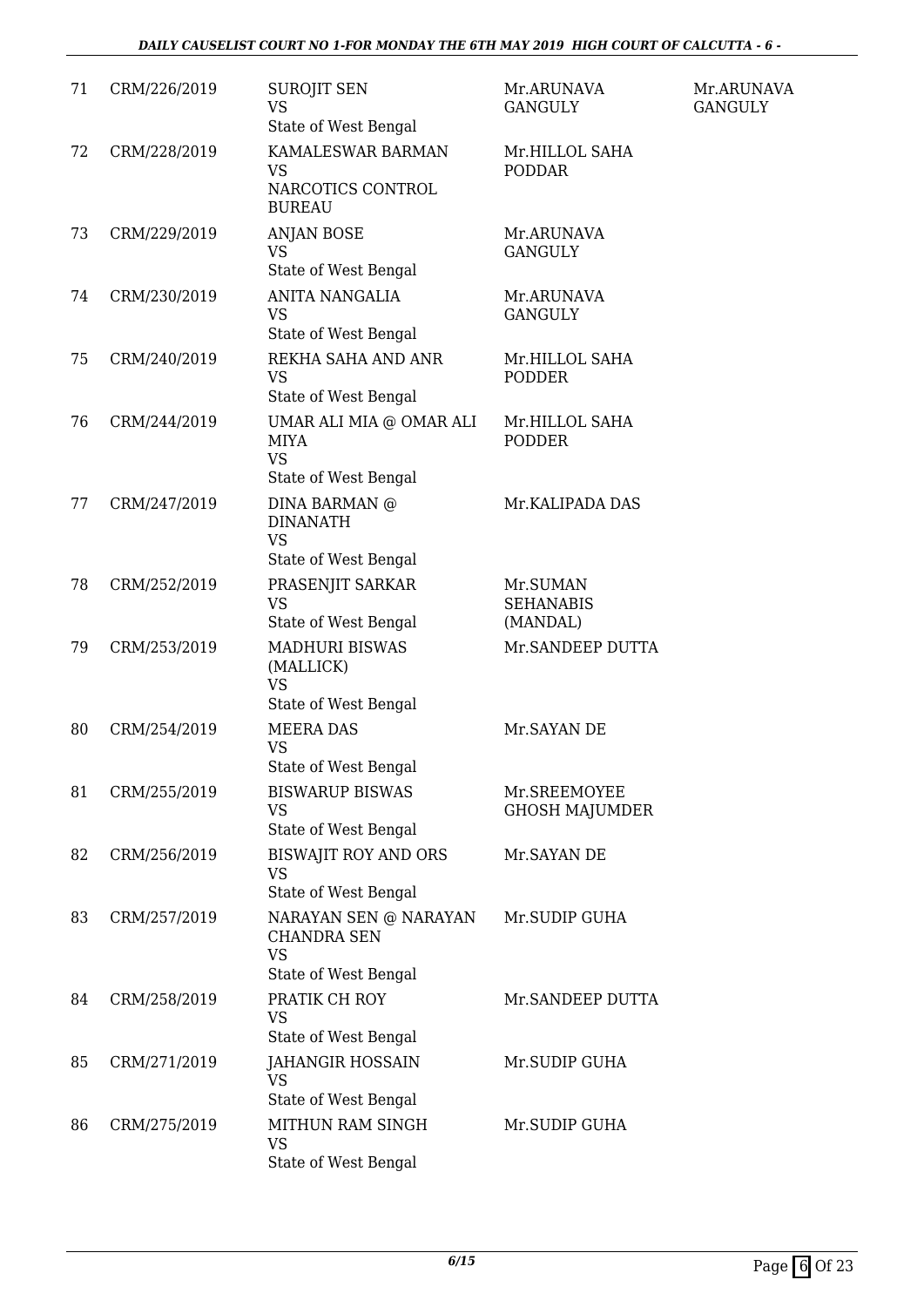| 87  | CRM/278/2019 | SAMIDUL HAQUE AND ANR.<br><b>VS</b><br>State of West Bengal                                                 | Mr.SUDIP GUHA                     |
|-----|--------------|-------------------------------------------------------------------------------------------------------------|-----------------------------------|
| 88  | CRM/281/2019 | PRABIN SONAR<br><b>VS</b><br><b>State of West Bengal</b>                                                    | Mr.SUBHASISH<br><b>MISRA</b>      |
| 89  | CRM/283/2019 | KAMAL TALUKDAR<br><b>VS</b><br>State of West Bengal                                                         | Mr.SUMAN<br>SEHANABIS MANDAL      |
| 90  | CRM/287/2019 | RABIUL MIA @ KALTU MIA<br><b>VS</b><br>State of West Bengal                                                 | Mr.ARNAB SAHA                     |
| 91  | CRM/288/2019 | <b>BIPLOB NARJINARY @</b><br><b>BIPLAB NARJINARY AND</b><br><b>ORS</b><br><b>VS</b><br>State of West Bengal | Mr.ARNAB SAHA                     |
| 92  | CRM/291/2019 | BELAL MIYA @ BELAL MIAH<br>@ IBOR<br><b>VS</b><br>State of West Bengal                                      | Mr.HILLOL SAHA<br><b>PODDER</b>   |
| 93  | CRM/292/2019 | RAKESH CHANDRA<br><b>BARMAN</b><br><b>VS</b><br>State of West Bengal                                        | Mr.SHUBHANKAR<br><b>DUTTA</b>     |
| 94  | CRM/294/2019 | KOUSHIK ROY<br><b>VS</b><br>State of West Bengal                                                            | Mr.SHUBHANKAR<br><b>DUTTA</b>     |
| 95  | CRM/299/2019 | <b>MAHER ALI</b><br><b>VS</b><br>State of West Bengal                                                       | Mr.M NAZAR<br><b>CHOWDHURY</b>    |
| 96  | CRM/301/2019 | <b>SAHIR HOSSAIN</b><br><b>VS</b><br>State of West Bengal                                                   | Mr.PARTHA PRATIM<br><b>SARKAR</b> |
| 97  | CRM/305/2019 | INDRAJUL @ ANDADUL<br><b>SEKH AND ORS</b><br><b>VS</b><br>State of West Bengal                              | Mr.SUDIP GUHA                     |
| 98  | CRM/306/2019 | <b>ANTARIKSHA GHOSH</b><br><b>VS</b><br>State of West Bengal                                                | Mr.RUPAM DUTTA                    |
| 99  | CRM/308/2019 | SADDAM HOSSAIN<br><b>VS</b><br>State of West Bengal                                                         | Mr.DHIMAN ROY                     |
| 100 | CRM/309/2019 | MRINMOY GHOSH<br><b>VS</b><br>State of West Bengal                                                          | Mr.RUPAM DUTTA                    |
| 101 | CRM/310/2019 | <b>SUKUMAR BARMAN AND</b><br><b>ORS</b><br><b>VS</b><br>State of West Bengal                                | Mr.SUDIP GUHA                     |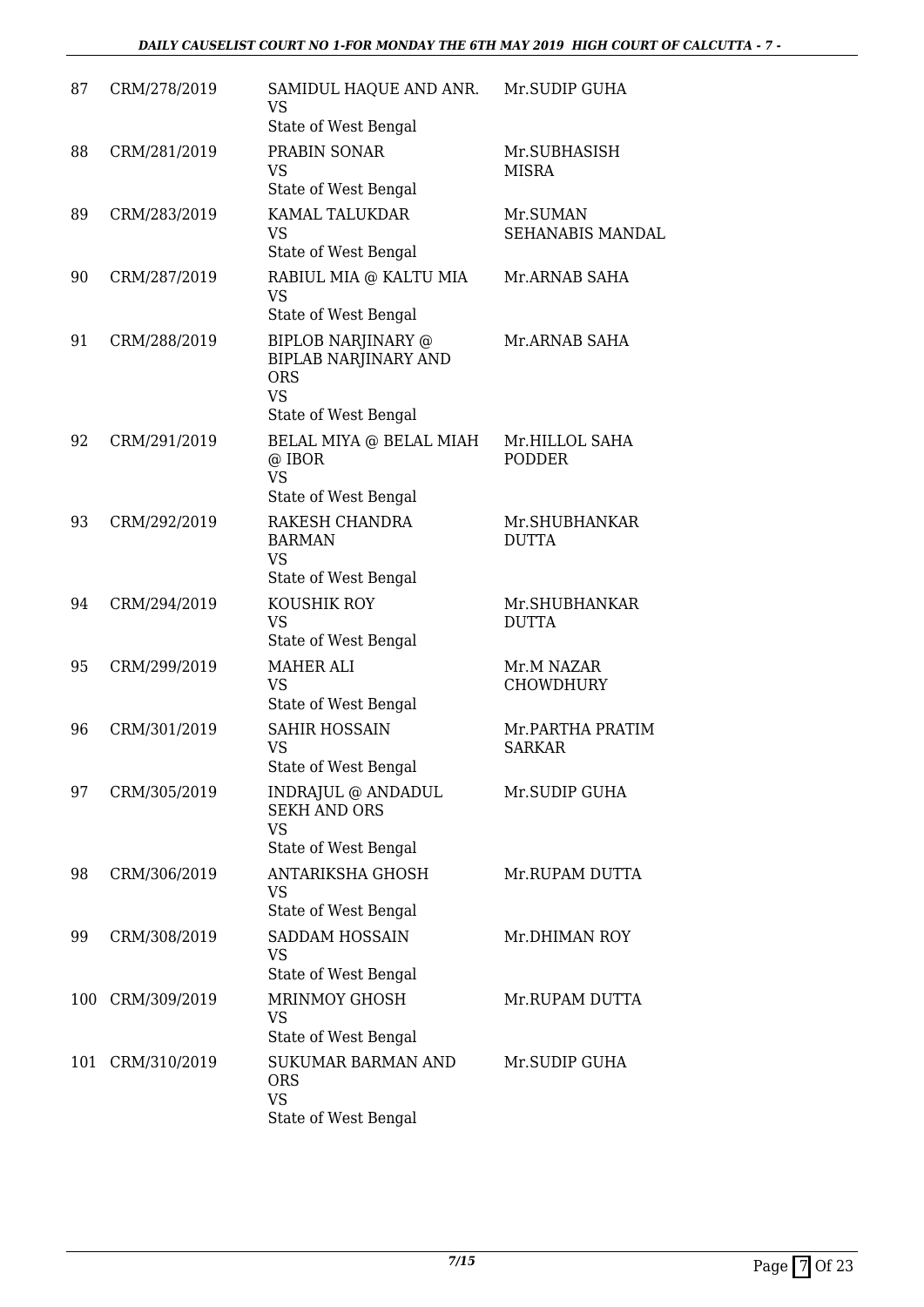|     | 102 CRM/315/2019 | ABI BIBI<br>VS<br>State of West Bengal                                             | Mr.SUDIP GUHA                         |
|-----|------------------|------------------------------------------------------------------------------------|---------------------------------------|
|     | 103 CRM/316/2019 | SANJIB MANGAR<br><b>VS</b><br>State of West Bengal                                 | Mr. SAMIR DAS                         |
|     | 104 CRM/318/2019 | BACHHU MIA @ ABUL<br><b>HOSSAIN MIA</b><br><b>VS</b><br>State of West Bengal       | Mr.HILLOL SAHA<br><b>PODDER</b>       |
|     | 105 CRM/319/2019 | UTTAM ADHIKARY<br><b>VS</b><br>State of West Bengal                                | Mr.SUDIP GUHA                         |
| 106 | CRM/320/2019     | <b>TAHIR ALAM</b><br><b>VS</b><br>State of West Bengal                             | Mr.SOURAV KAR                         |
| 107 | CRM/321/2019     | MRINAL KANTI PRAMANIK<br>AND ORS<br><b>VS</b><br>State of West Bengal              | Mr.HILLOL SAHA<br><b>PODDER</b>       |
| 108 | CRM/324/2019     | <b>SUMAN DAS</b><br><b>VS</b><br>State of West Bengal                              | Mr.SREEMOYEE<br><b>GHOSH MAJUMDER</b> |
| 109 | CRM/325/2019     | LT COL DIWAKAR KUMAR<br><b>AND ANR</b><br><b>VS</b><br>State of West Bengal        | Mr.DEBANJAN DAS                       |
| 110 | CRM/327/2019     | OHIJAN NECHHA AND ORS<br><b>VS</b><br>State of West Bengal                         | Mr.ARNAB SAHA                         |
| 111 | CRM/328/2019     | NUR MAHAMMAD @<br>MAHAMMAD NUR AND<br><b>OTHERS</b><br>VS.<br>State of West Bengal | Mr.ARNAB SAHA                         |
|     | 112 CRM/349/2019 | RITA ROY @ ITA ROY<br>VS<br>State of West Bengal                                   | Mr.SHUBHANKAR<br>DUTTA                |
| 113 | CRM/127/2019     | <b>BIMAL GURUNG AND ANR</b><br>VS<br>State of West Bengal                          | Mr.URGEN LAMA                         |
|     | 114 CRM/128/2019 | <b>BIMAL GURUNG</b><br>VS<br>State of West Bengal                                  | Mr.URGEN LAMA                         |
| 115 | CRM/169/2019     | <b>BIMAL GURUNG</b><br><b>VS</b><br>State of West Bengal                           | Mr.URGEN LAMA                         |
| 116 | CRM/170/2019     | <b>BIMAL GURUNG AND ANR</b><br>VS<br>State of West Bengal                          | Mr.URGEN LAMA                         |
| 117 | CRM/172/2019     | <b>BIMAL GURUNG AND ANR</b><br>VS<br>State of West Bengal                          | Mr.URGEN LAMA                         |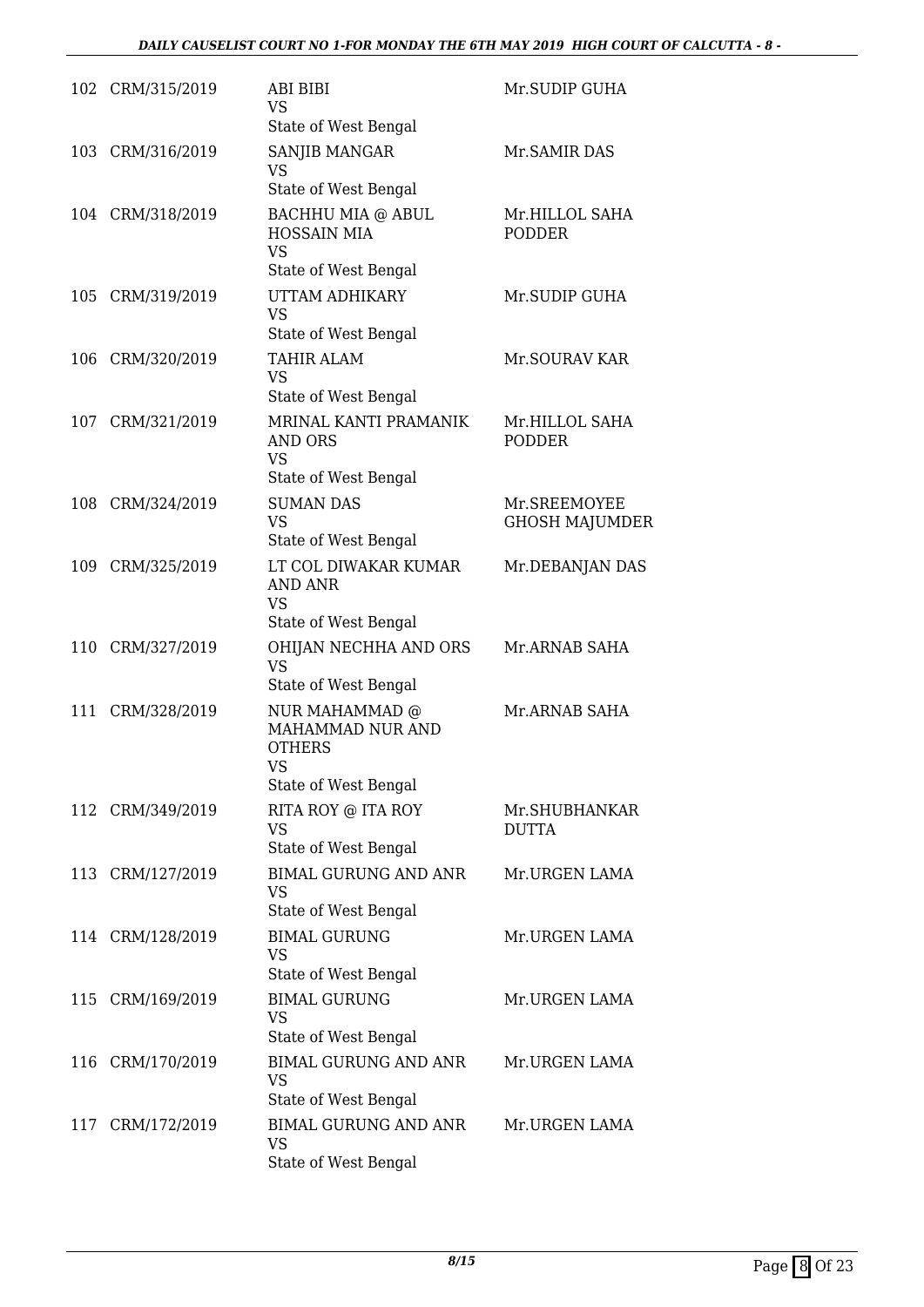| 118 | CRM/173/2019     | <b>BIMAL GURUNG AND ANR</b><br><b>VS</b><br>State of West Bengal | Mr.URGEN LAMA |
|-----|------------------|------------------------------------------------------------------|---------------|
| 119 | CRM/174/2019     | <b>BIMAL GURUNG AND ANR</b><br><b>VS</b><br>State of West Bengal | Mr.URGEN LAMA |
| 120 | CRM/175/2019     | <b>BIMAL GURUNG</b><br><b>VS</b><br>State of West Bengal         | Mr.URGEN LAMA |
| 121 | CRM/176/2019     | <b>BIMAL GURUNG AND ANR</b><br><b>VS</b><br>State of West Bengal | Mr.URGEN LAMA |
| 122 | CRM/177/2019     | <b>BIMAL GURUNG AND ANR</b><br><b>VS</b><br>State of West Bengal | Mr.URGEN LAMA |
|     | 123 CRM/178/2019 | <b>BIMAL GURUNG AND ANR</b><br><b>VS</b><br>State of West Bengal | Mr.URGEN LAMA |
|     | 124 CRM/179/2019 | <b>BIMAL GURUNG AND ANR</b><br><b>VS</b><br>State of West Bengal | Mr.URGEN LAMA |
| 125 | CRM/180/2019     | <b>BIMAL GURUNG</b><br><b>VS</b><br>State of West Bengal         | Mr.URGEN LAMA |
| 126 | CRM/181/2019     | <b>BIMAL GURUNG AND ANR</b><br><b>VS</b><br>State of West Bengal | Mr.URGEN LAMA |
| 127 | CRM/182/2019     | <b>BIMAL GURUNG AND ANR</b><br><b>VS</b><br>State of West Bengal | Mr.URGEN LAMA |
| 128 | CRM/183/2019     | <b>BIMAL GURUNG</b><br><b>VS</b><br>State of West Bengal         | Mr.URGEN LAMA |
|     | 129 CRM/184/2019 | <b>BIMAL GURUNG AND ANR</b><br><b>VS</b><br>State of West Bengal | Mr.URGEN LAMA |
|     | 130 CRM/185/2019 | BIMAL GURUNG AND ANR.<br><b>VS</b><br>State of West Bengal       | Mr.URGEN LAMA |
| 131 | CRM/186/2019     | <b>BIMAL GURUNG AND ANR</b><br><b>VS</b><br>State of West Bengal | Mr.URGEN LAMA |
|     | 132 CRM/187/2019 | <b>BIMAL GURUNG AND ANR</b><br><b>VS</b><br>State of West Bengal | Mr.URGEN LAMA |
|     | 133 CRM/188/2019 | <b>BIMAL GURUNG</b><br><b>VS</b><br>State of West Bengal         | Mr.URGEN LAMA |
|     | 134 CRM/189/2019 | <b>BIMAL GURUNG AND ANR</b><br><b>VS</b><br>State of West Bengal | Mr.URGEN LAMA |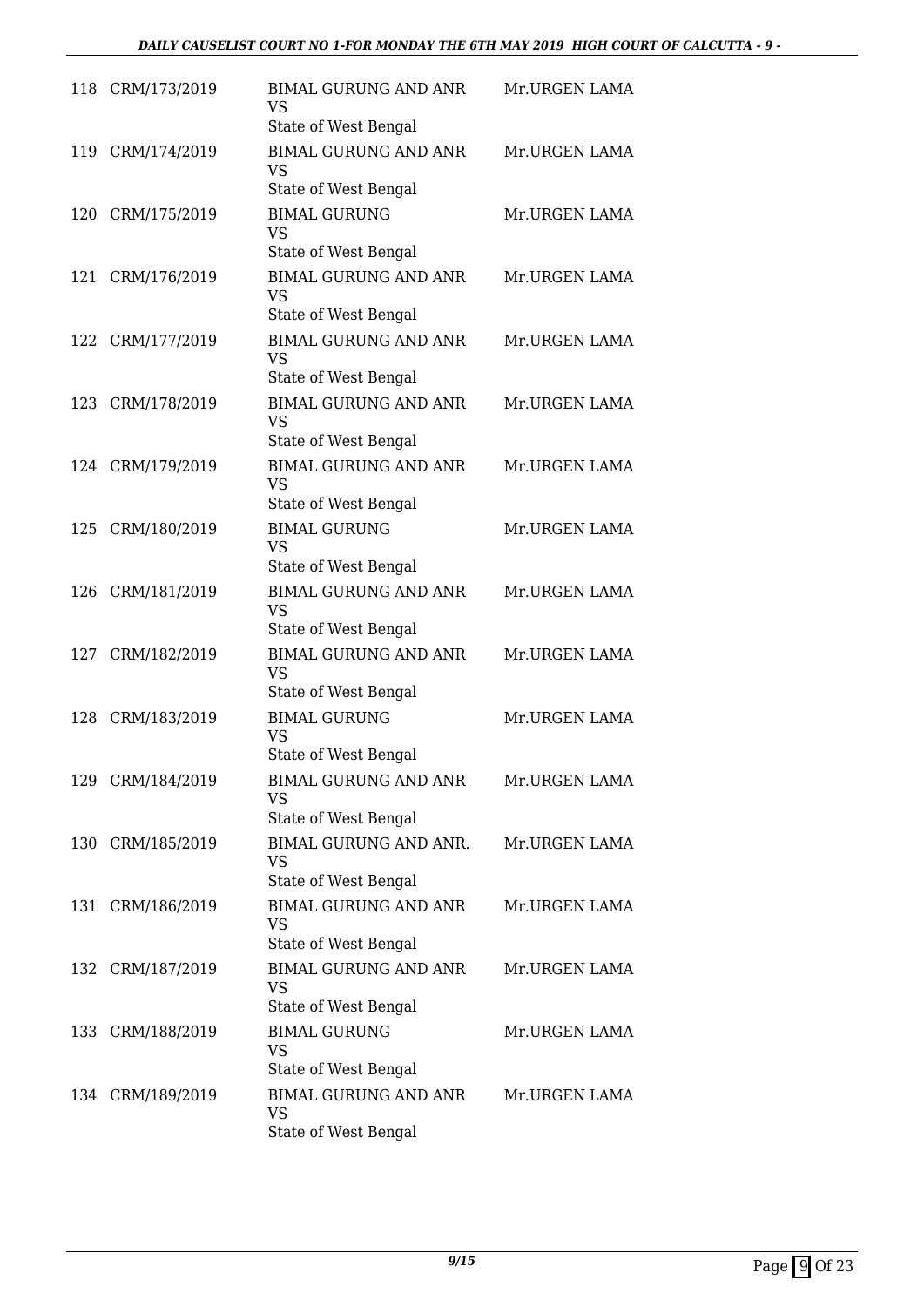|     | 135 CRM/190/2019 | <b>BIMAL GURUNG AND ANR</b><br><b>VS</b><br>State of West Bengal | Mr.URGRN LAMA |
|-----|------------------|------------------------------------------------------------------|---------------|
| 136 | CRM/191/2019     | <b>BIMAL GURUNG</b><br><b>VS</b><br>State of West Bengal         | Mr.URGEN LAMA |
|     | 137 CRM/192/2019 | <b>BIMAL GURUNG AND ANR</b><br><b>VS</b><br>State of West Bengal | Mr.URGEN LAMA |
| 138 | CRM/193/2019     | <b>BIMAL GURUNG AND ANR</b><br><b>VS</b><br>State of West Bengal | Mr.URGEN LAMA |
| 139 | CRM/194/2019     | <b>BIMAL GURUNG</b><br><b>VS</b><br>State of West Bengal         | Mr.URGEN LAMA |
|     | 140 CRM/195/2019 | <b>BIMAL GURUNG</b><br><b>VS</b><br>State of West Bengal         | Mr.URGEN LAMA |
| 141 | CRM/196/2019     | <b>BIMAL GURUNG AND ANR</b><br><b>VS</b><br>State of West Bengal | Mr.URGEN LAMA |
|     | 142 CRM/197/2019 | <b>BIMAL GURUNG AND ANR</b><br><b>VS</b><br>State of West Bengal | Mr.URGEN LAMA |
| 143 | CRM/198/2019     | <b>BIMAL GURUNG</b><br><b>VS</b><br>State of West Bengal         | Mr.URGEN LAMA |
|     | 144 CRM/199/2019 | <b>BIMAL GURUNG AND ANR</b><br><b>VS</b><br>State of West Bengal | Mr.URGEN LAMA |
| 145 | CRM/200/2019     | <b>BIMAL GURUNG AND ANR</b><br><b>VS</b><br>State of West Bengal | Mr.URGEN LAMA |
|     | 146 CRM/201/2019 | <b>BIMAL GURUNG</b><br><b>VS</b><br>State of West Bengal         | Mr.URGEN LAMA |
|     | 147 CRM/202/2019 | <b>BIMAL GURUNG AND ANR</b><br><b>VS</b><br>State of West Bengal | Mr.URGEN LAMA |
|     | 148 CRM/208/2019 | <b>BIMAL GURUNG AND ANR</b><br>VS.<br>State of West Bengal       | Mr.URGEN LAMA |
|     | 149 CRM/211/2019 | <b>BIMAL GURUNG AND ANR</b><br><b>VS</b><br>State of West Bengal | Mr.URGEN LAMA |
|     | 150 CRM/212/2019 | <b>BIMAL GURUNG AND ANR</b><br><b>VS</b><br>State of West Bengal | Mr.URGEN LAMA |
| 151 | CRM/213/2019     | <b>BIMAL GURUNG AND ANR</b><br><b>VS</b><br>State of West Bengal | Mr.URGEN LAMA |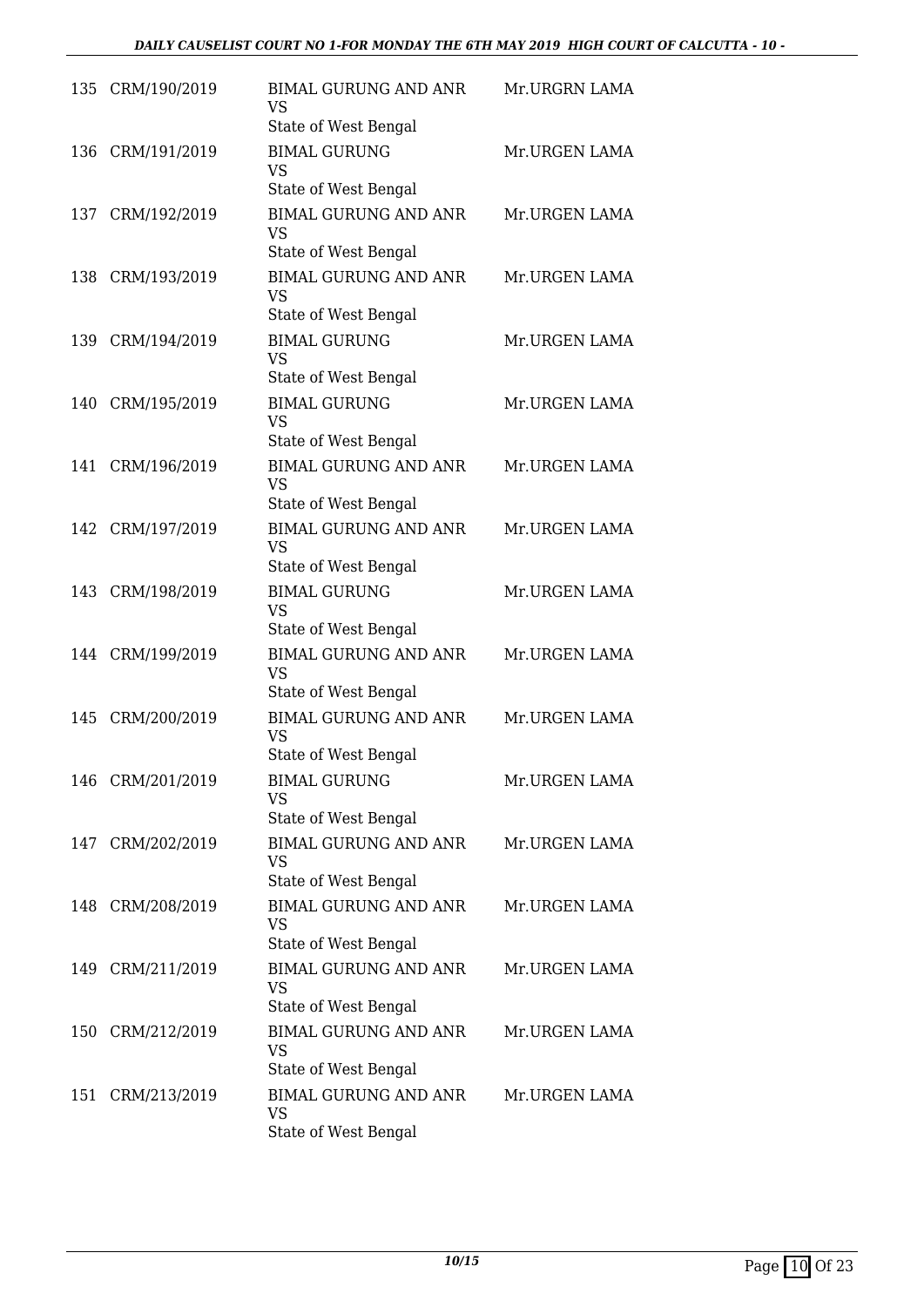| 152 | CRM/214/2019     | <b>BIMAL GURUNG AND ANR</b><br><b>VS</b><br>State of West Bengal | Mr.URGEN LAMA |
|-----|------------------|------------------------------------------------------------------|---------------|
| 153 | CRM/231/2019     | <b>BIMAL GURUNG AND ANR</b><br><b>VS</b><br>State of West Bengal | Mr.URGEN LAMA |
|     | 154 CRM/233/2019 | <b>BIMAL GURUNG AND ORS</b><br><b>VS</b><br>State of West Bengal | Mr.URGEN LAMA |
| 155 | CRM/234/2019     | <b>BIMAL GURUNG AND ANR</b><br><b>VS</b><br>State of West Bengal | Mr.URGEN LAMA |
| 156 | CRM/236/2019     | <b>BIMAL GURUNG</b><br><b>VS</b><br>State of West Bengal         | Mr.URGEN LAMA |
| 157 | CRM/237/2019     | <b>BIMAL GURUNG AND ANR</b><br><b>VS</b><br>State of West Bengal | Mr.URGEN LAMA |
| 158 | CRM/238/2019     | <b>BIMAL GURUNG AND ANR</b><br><b>VS</b><br>State of West Bengal | Mr.URGEN LAMA |
| 159 | CRM/239/2019     | <b>BIMAL GURUNG AND ORS</b><br><b>VS</b><br>State of West Bengal | Mr.URGEN LAMA |
| 160 | CRM/241/2019     | <b>BIMAL GURUNG AND ANR</b><br><b>VS</b><br>State of West Bengal | Mr.URGEN LAMA |
| 161 | CRM/262/2019     | <b>BIMAL GURUNG AND ANR</b><br><b>VS</b><br>State of West Bengal | Mr.URGEN LAMA |
| 162 | CRM/263/2019     | <b>BIMAL GURUNG AND ORS</b><br><b>VS</b><br>State of West Bengal | Mr.URGEN LAMA |
|     | 163 CRM/265/2019 | <b>BIMAL GURUNG AND ANR</b><br><b>VS</b><br>State of West Bengal | Mr.URGEN LAMA |
|     | 164 CRM/267/2019 | <b>BIMAL GURUNG</b><br><b>VS</b><br>State of West Bengal         | Mr.URGEN LAMA |
|     | 165 CRM/268/2019 | <b>BIMAL GURUNG AND ANR</b><br><b>VS</b><br>State of West Bengal | Mr.URGEN LAMA |
|     | 166 CRM/274/2019 | <b>BIMAL GURUNG AND ANR</b><br><b>VS</b><br>State of West Bengal | Mr.URGEN LAMA |
|     | 167 CRM/276/2019 | <b>BIMAL GURUNG AND ORS</b><br><b>VS</b><br>State of West Bengal | Mr.URGEN LAMA |
| 168 | CRM/277/2019     | <b>BIMAL GURUNG AND ANR</b><br><b>VS</b><br>State of West Bengal | Mr.URGEN LAMA |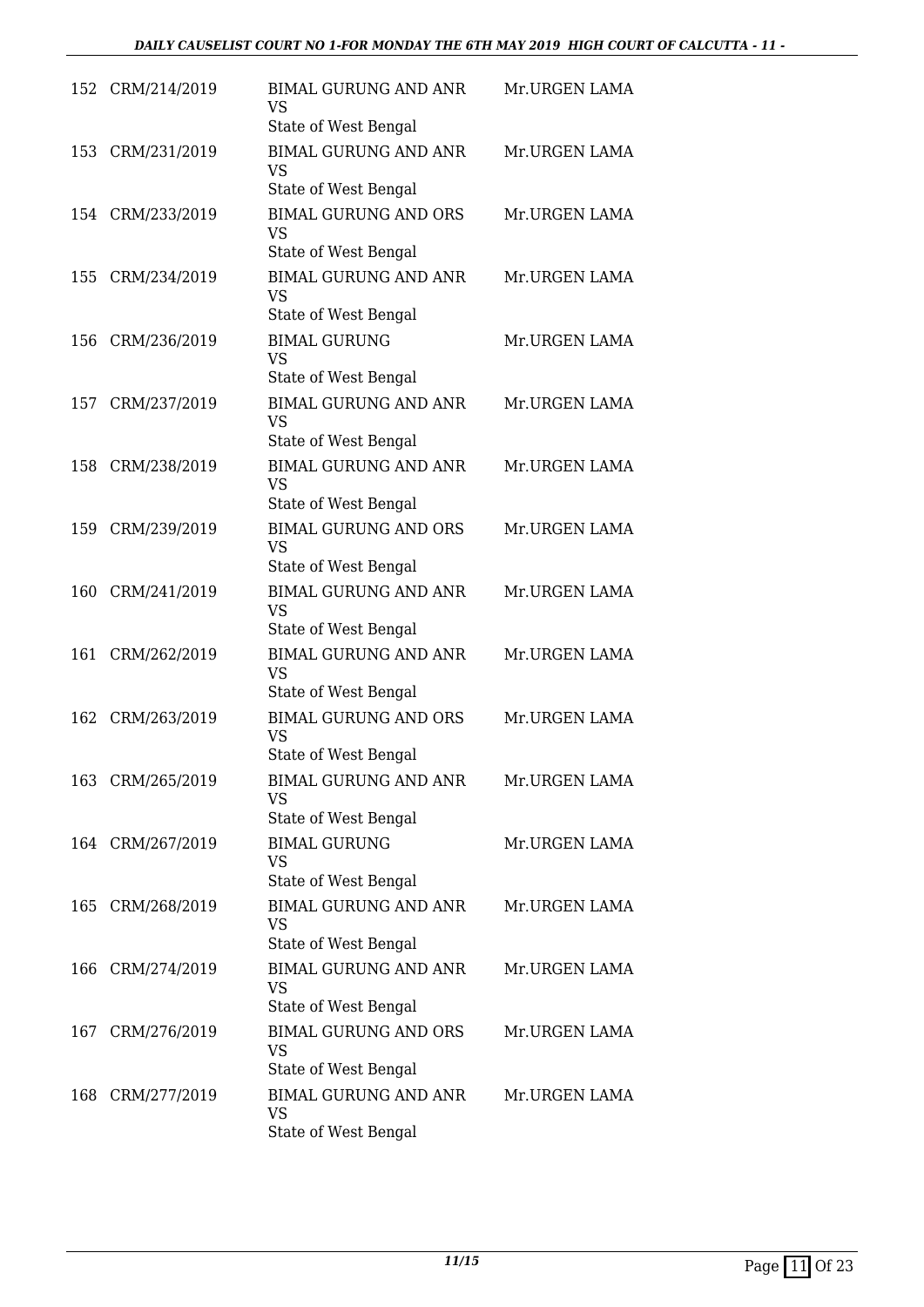| 169 | CRM/279/2019     | <b>BIMAL GURUNG AND ANR</b><br><b>VS</b><br>State of West Bengal | Mr.URGEN LAMA |
|-----|------------------|------------------------------------------------------------------|---------------|
| 170 | CRM/280/2019     | <b>BIMAL GURUNG AND ORS</b><br><b>VS</b><br>State of West Bengal | Mr.URGEN LAMA |
| 171 | CRM/295/2019     | <b>BIMAL GURUNG</b><br><b>VS</b><br>State of West Bengal         | Mr.URGEN LAMA |
|     | 172 CRM/297/2019 | <b>BIMAL GURUNG</b><br><b>VS</b><br>State of West Bengal         | Mr.URGEN LAMA |
| 173 | CRM/300/2019     | <b>BIMAL GURUNG</b><br><b>VS</b><br>State of West Bengal         | Mr.URGEN LAMA |
|     | 174 CRM/303/2019 | <b>BIMAL GURUNG AND ANR</b><br><b>VS</b><br>State of West Bengal | Mr.URGEN LAMA |
| 175 | CRM/323/2019     | <b>BIMAL GURUNG AND ANR</b><br><b>VS</b><br>State of West Bengal | Mr.URGEN LAMA |
| 176 | CRM/329/2019     | <b>BIMAL GURUNG AND ANR</b><br><b>VS</b><br>State of West Bengal | Mr.URGEN LAMA |
| 177 | CRM/330/2019     | <b>BIMAL GURUNG AND ANR</b><br><b>VS</b><br>State of West Bengal | Mr.URGEN LAMA |
| 178 | CRM/336/2019     | <b>BIMAL GURUNG</b><br><b>VS</b><br>State of West Bengal         | Mr.URGEN LAMA |
| 179 | CRM/331/2019     | <b>BIMAL GURUNG AND ANR</b><br><b>VS</b><br>State of West Bengal | Mr.URGEN LAMA |
|     | 180 CRM/333/2019 | <b>BIMAL GURUNG AND ANR</b><br><b>VS</b><br>State of West Bengal | Mr.URGEN LAMA |
| 181 | CRM/337/2019     | <b>BIMAL GURUNG AND ANR</b><br><b>VS</b><br>State of West Bengal | Mr.URGEN LAMA |
|     | 182 CRM/340/2019 | <b>BIMAL GURUNG</b><br><b>VS</b><br>State of West Bengal         | Mr.URGEN LAMA |
|     | 183 CRM/341/2019 | <b>BIMAL GURUNG</b><br><b>VS</b><br>State of West Bengal         | Mr.URGEN LAMA |
|     | 184 CRM/343/2019 | <b>BIMAL GURUNG AND ANR</b><br><b>VS</b><br>State of West Bengal | Mr.URGEN LAMA |
| 185 | CRM/342/2019     | <b>BIMAL GURUNG AND ANR</b><br><b>VS</b><br>State of West Bengal | Mr.URGEN LAMA |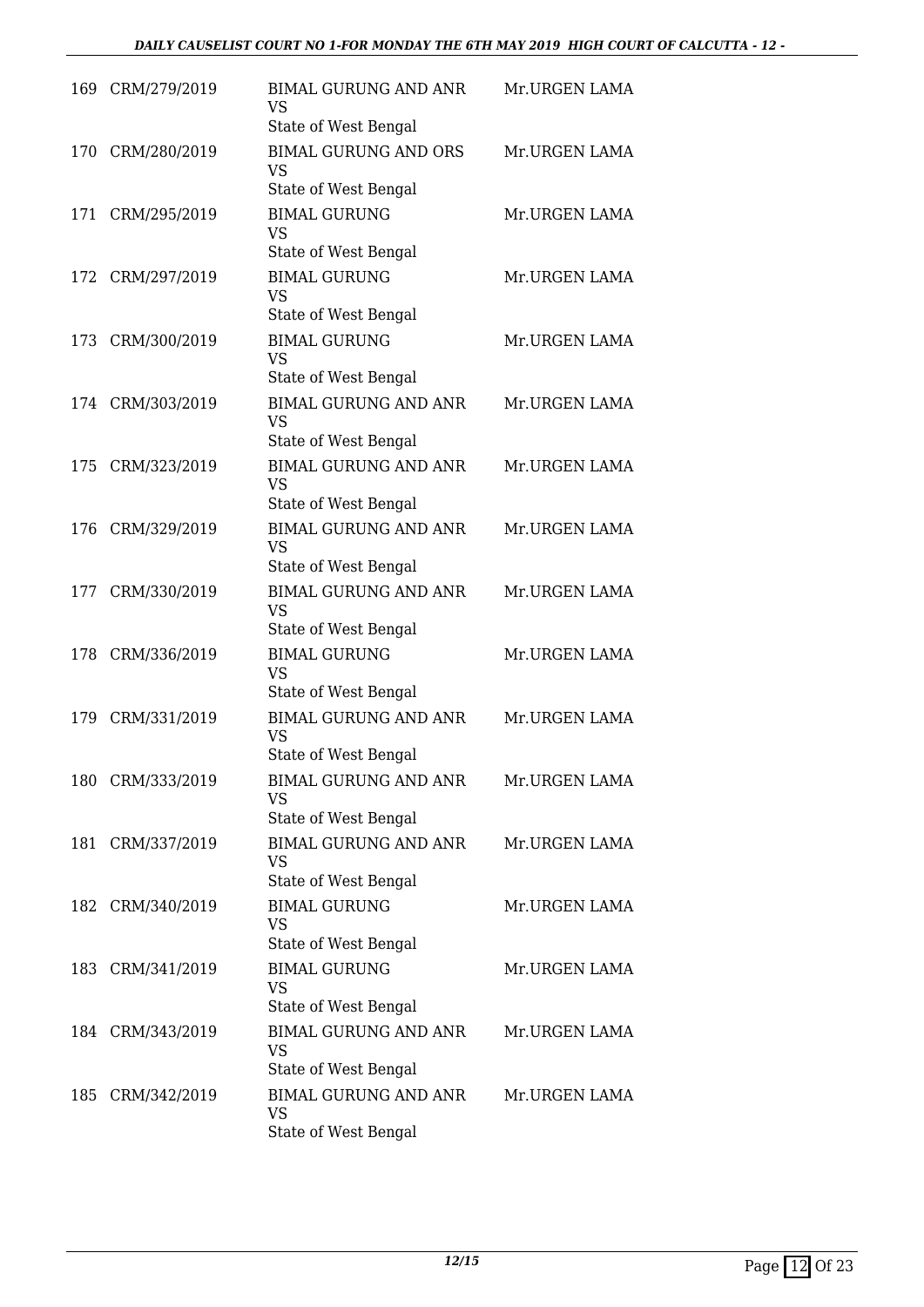|     | 186 CRM/344/2019 | <b>BIMAL GURUNG AND ANR</b><br><b>VS</b><br>State of West Bengal                | Mr.URGEN LAMA               |
|-----|------------------|---------------------------------------------------------------------------------|-----------------------------|
| 187 | CRM/346/2019     | <b>BIMAL GURUNG AND ANR</b><br><b>VS</b><br>State of West Bengal                | Mr.URGEN LAMA               |
|     | 188 CRM/348/2019 | <b>BIMAL GURUNG AND ANR</b><br>VS<br>State of West Bengal                       | Mr.URGEN LAMA               |
| 189 | CRM/326/2019     | <b>ROSHAN GIRI</b><br><b>VS</b><br>State of West Bengal                         | Mr.URGEN LAMA               |
|     | 190 CRM/332/2019 | <b>ROSHAN GIRI</b><br><b>VS</b><br>State of West Bengal                         | Mr.URGEN LAMA               |
|     | 191 CRM/335/2019 | <b>ROSHAN GIRI</b><br><b>VS</b><br>State of West Bengal                         | Mr.URGEN LAMA               |
|     | 192 CRM/338/2019 | <b>ROSHAN GIRI</b><br><b>VS</b><br>State of West Bengal                         | Mr.URGEN LAMA               |
|     | 193 CRM/347/2019 | <b>ROSHAN GIRI</b><br><b>VS</b><br>State of West Bengal                         | Mr.URGEN LAMA               |
|     | 194 CRM/282/2019 | <b>BHUPENDRA GURUNG AND</b><br><b>ORS</b><br><b>VS</b><br>State of West Bengal  | Mr.URGEN LAMA               |
| 195 | CRM/353/2019     | <b>ARUN ROY</b><br><b>VS</b><br>State of West Bengal                            | Mr.ANINDYA MUNSHI           |
| 196 | CRM/355/2019     | SAMIT DAS @ BIJU DAS<br><b>VS</b><br>State of West Bengal                       | Mr.SANDEEP DUTTA            |
|     | 197 CRM/356/2019 | <b>BIPLAB ROY</b><br><b>VS</b><br>State of West Bengal                          | Mr.SANDEEP DUTTA            |
|     | 198 CRM/357/2019 | APU ROY AND ANOTHER<br>VS<br>State of West Bengal AND<br><b>OTHER</b>           | Mr.DEBASISH<br>MUKHOPADHYAY |
| 199 | CRM/360/2019     | PARIMAL DAS<br><b>VS</b><br>State of West Bengal                                | Mr.SUDIP GUHA               |
|     | 200 CRM/361/2019 | PINTU ADHIKARY AND ORS<br>VS<br>State of West Bengal                            | Mr.SANDEEP DUTTA            |
| 201 | CRM/362/2019     | INDRANIL BANERJEE @<br><b>DUKE AND ORS</b><br><b>VS</b><br>State of West Bengal | Mr.DEBARSHI<br>CHATTERJEE   |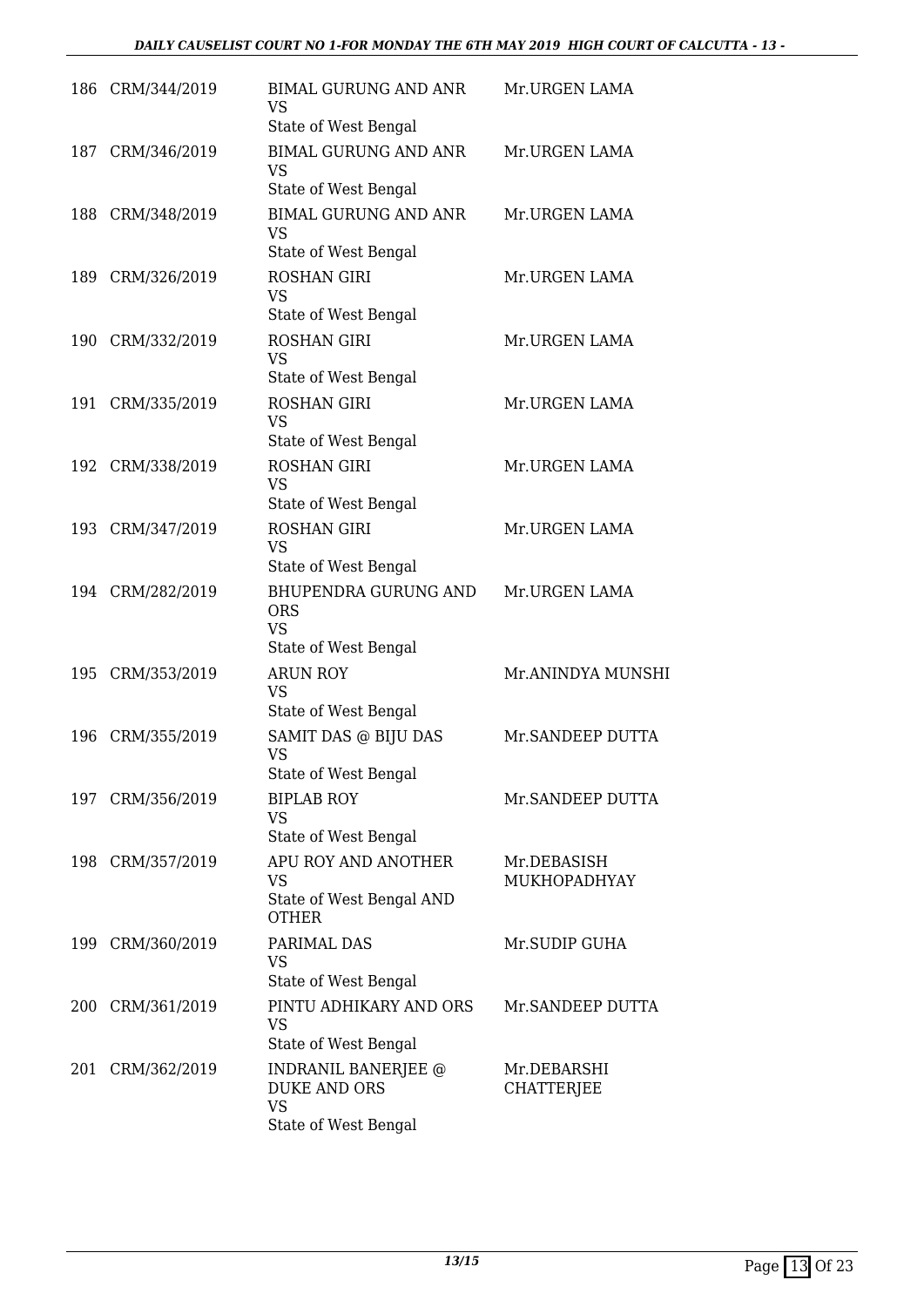|     | 202 CRM/363/2019 | NURJAMAL MIYA<br>VS<br>State of West Bengal                                              | Mr.ANKAN MITRA               |
|-----|------------------|------------------------------------------------------------------------------------------|------------------------------|
| 203 | CRM/364/2019     | <b>SOURAV GHISSING</b><br><b>VS</b><br>State of West Bengal                              | Mr.MOYUKH<br>MUKHERJEE       |
|     | 204 CRM/365/2019 | KHAGENDRA KUMAR<br>KHARGA<br><b>VS</b><br>State of West Bengal                           | Mr.SISIR KUMAR ROY           |
| 205 | CRM/366/2019     | KHAGENDRA KUMAR<br>KHARGA<br><b>VS</b>                                                   | Mr. SISIR KUMAR ROY          |
| 206 | CRM/367/2019     | State of West Bengal<br>KHAGENDRA KUMAR<br><b>KHARGA</b><br><b>VS</b>                    | Mr. SISIR KUMAR ROY          |
| 207 | CRM/368/2019     | State of West Bengal<br><b>BIMAL GURUNG AND ANR</b><br><b>VS</b><br>State of West Bengal | Mr.URGEN LAMA                |
| 208 | CRM/369/2019     | SANTANU ROY @ SANTANU<br><b>BARMAN AND ANR</b><br><b>VS</b>                              | Mr.JEENIA RUDRA              |
| 209 | CRM/370/2019     | State of West Bengal<br><b>BIMAL GURUNG AND ANR</b><br><b>VS</b><br>State of West Bengal | Mr.URGEN LAMA                |
| 210 | CRM/372/2019     | <b>JAYAN MONDAL AND ANR</b><br><b>VS</b><br>State of West Bengal                         | Mr.ARATRIKA<br><b>CHANDA</b> |
| 211 | CRM/373/2019     | <b>BIMAL GURUNG AND ANR</b><br><b>VS</b><br>State of West Bengal                         | Mr.URGEN LAMA                |
|     | 212 CRM/374/2019 | <b>BIMAL GURUNG AND ANR</b><br><b>VS</b><br>State of West Bengal                         | Mr.URGEN LAMA                |
|     | 213 CRM/375/2019 | RAHIDUL HAQUE@ROHIT<br>MIA<br><b>VS</b><br>State of West Bengal                          | Mr.ARIJIT GHOSH              |
|     | 214 CRM/376/2019 | <b>BIMAL GURUNG AND ANR</b><br>VS<br>State of West Bengal                                | Mr.URGEN LAMA                |
|     | 215 CRM/378/2019 | SUDIP KUMAR SAHA@<br><b>SUDIP SAHA</b><br><b>VS</b>                                      | Mr.KALLAL GHOSH              |
|     | 216 CRM/379/2019 | State of West Bengal<br><b>BIMAL GURUNG AND ANR</b><br><b>VS</b><br>State of West Bengal | Mr.URGEN LAMA                |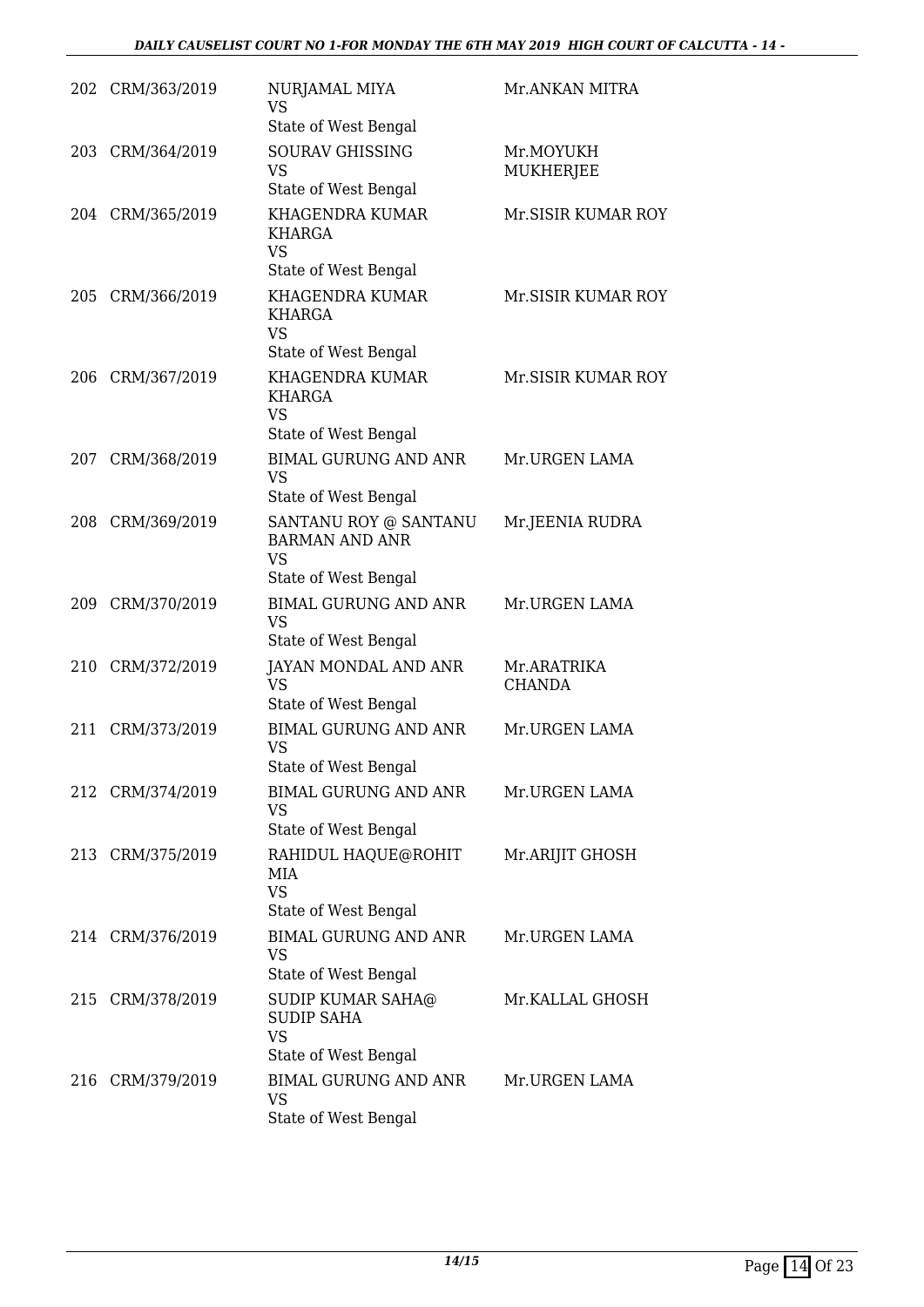| 217 | CRM/380/2019    | <b>BIMAL GURUNG</b><br>VS                                                    | Mr.URGEN LAMA                        |
|-----|-----------------|------------------------------------------------------------------------------|--------------------------------------|
|     |                 | State of West Bengal                                                         |                                      |
| 218 | CRM/381/2019    | <b>BIMAL GURUNG AND ANR</b><br><b>VS</b>                                     | Mr.URGEN LAMA                        |
|     |                 | State of West Bengal                                                         |                                      |
| 219 | CRM/382/2019    | <b>BIMAL GURUNG AND ORS</b><br>VS                                            | Mr.URGEN LAMA                        |
|     |                 | State of West Bengal                                                         |                                      |
| 220 | CRM/383/2019    | BIMAL GURUNG AND ANR<br><b>VS</b>                                            | Mr.URGEN LAMA                        |
|     |                 | State of West Bengal                                                         |                                      |
| 221 | CRM/384/2019    | RANJIT BHATTACHARJEE @<br><b>GUDDU AND ANR</b><br>VS<br>State of West Bengal | Mr.ARIJIT GHOSH                      |
| 222 | CRM/386/2019    | PRATIMA SHIL AND ORS                                                         | Mr.SUBRATA                           |
|     |                 | <b>VS</b>                                                                    | <b>KARMAKAR</b>                      |
|     |                 | State of West Bengal                                                         |                                      |
|     |                 | <b>APPLICATION</b>                                                           |                                      |
| 223 |                 | IA NO. CRAN/1/2019 MD MURTUZA ALAM AND<br><b>ANOTHER</b>                     | Mr.<br>Mr.PRAJNADEEPTA<br><b>ROY</b> |
|     | In CRM/129/2019 | State of West Bengal                                                         |                                      |

Mr.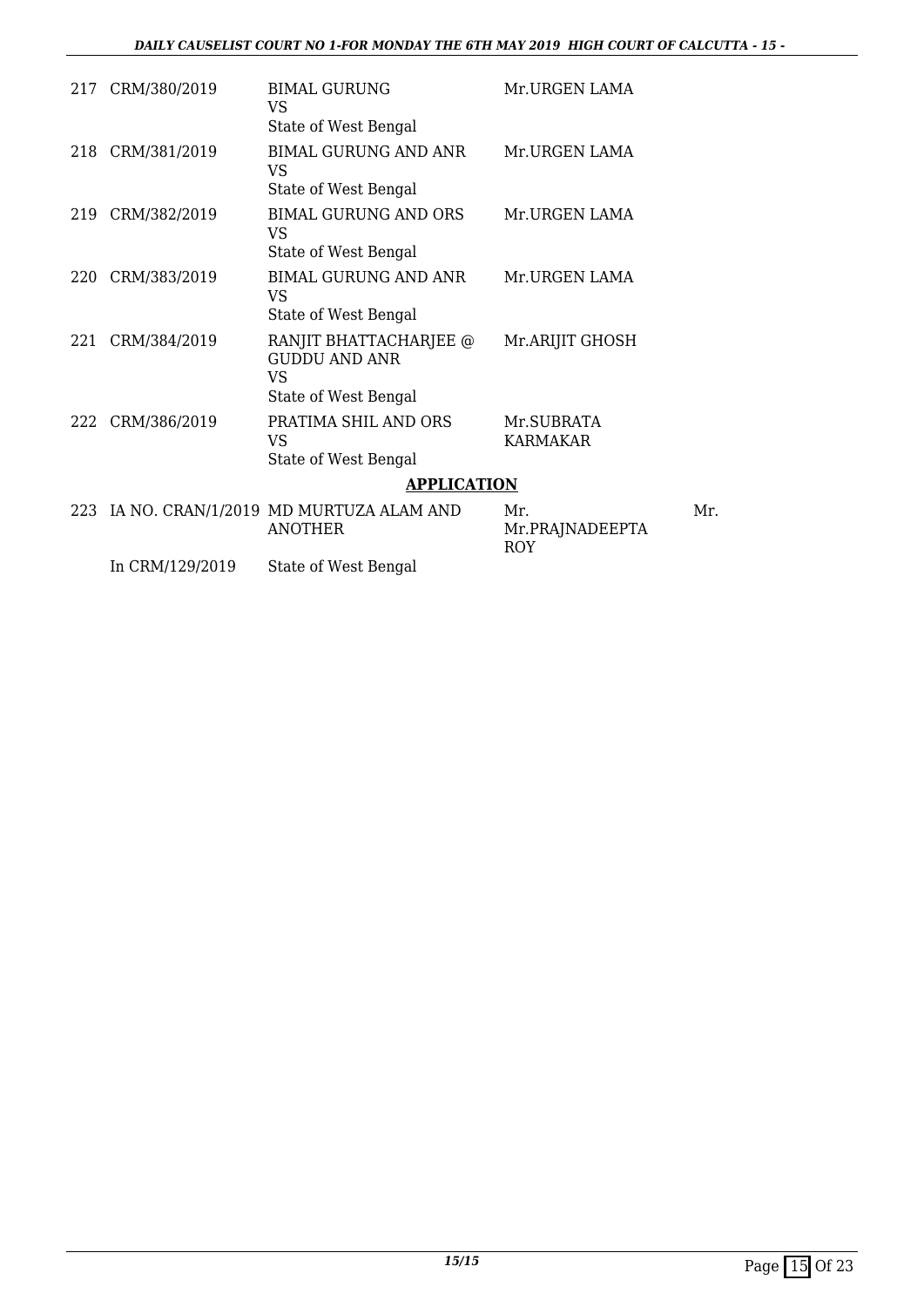

**DAILY CAUSELIST For Monday The 6th May 2019**

#### **COURT NO. 1**

**SINGLE BENCH**

**AT 2:00 PM**

#### **HON'BLE JUSTICE I. P. MUKERJI**

**On Monday the 6th May, 2019 Will take up matters required to be taken up by a Single Bench, everyday from 2.00 P.M or immediately after exhaustion of the Division Bench matters whichever is earlier.**

|   |             | MUTION                                                                            |                                     |
|---|-------------|-----------------------------------------------------------------------------------|-------------------------------------|
| 1 | CRR/26/2019 | DEBASISH BOSE<br><b>VS</b><br>State of West Benga AND<br><b>ANR</b>               | Mr.SUMAN<br>SEHANABIS MONDAL        |
| 2 | CRR/27/2019 | <b>ARUN KUMAR DAS</b><br><b>VS</b><br>State of West Bengal AND<br><b>ANR</b>      | Mr.KUNALJIT<br><b>BHATTACHARJEE</b> |
| 3 | CRR/29/2019 | <b>BADHAN SARKAR</b><br><b>VS</b><br>State of West Bengal                         | Mr.ANIRBAN<br><b>BANERJEE</b>       |
| 4 | CRR/30/2019 | SMT ANINDITA SUTRADHAR<br><b>VS</b><br>State of West Bengal AND<br><b>ANOTHER</b> | Mr.ROHIT AGARWAL                    |
| 5 | CRR/31/2019 | PANKAJ GUHA AND ORS<br><b>VS</b><br>STATE OF WEST BENGAL<br>AND ANR               | Mr.RAHUL KEDIA                      |
| 6 | CRR/32/2019 | RAHUL AGARWAL AND ORS<br><b>VS</b><br>State of West Bengal and Anr                | Mr.ROHIT AGARWAL                    |
| 7 | CRR/33/2019 | ANAND MOHAN THAKUR<br>AND ORS<br><b>VS</b><br>State of West Bengal AND<br>ANR     | Mr.MD M NAZAR<br>CHOWDHURY          |

#### **MOTION**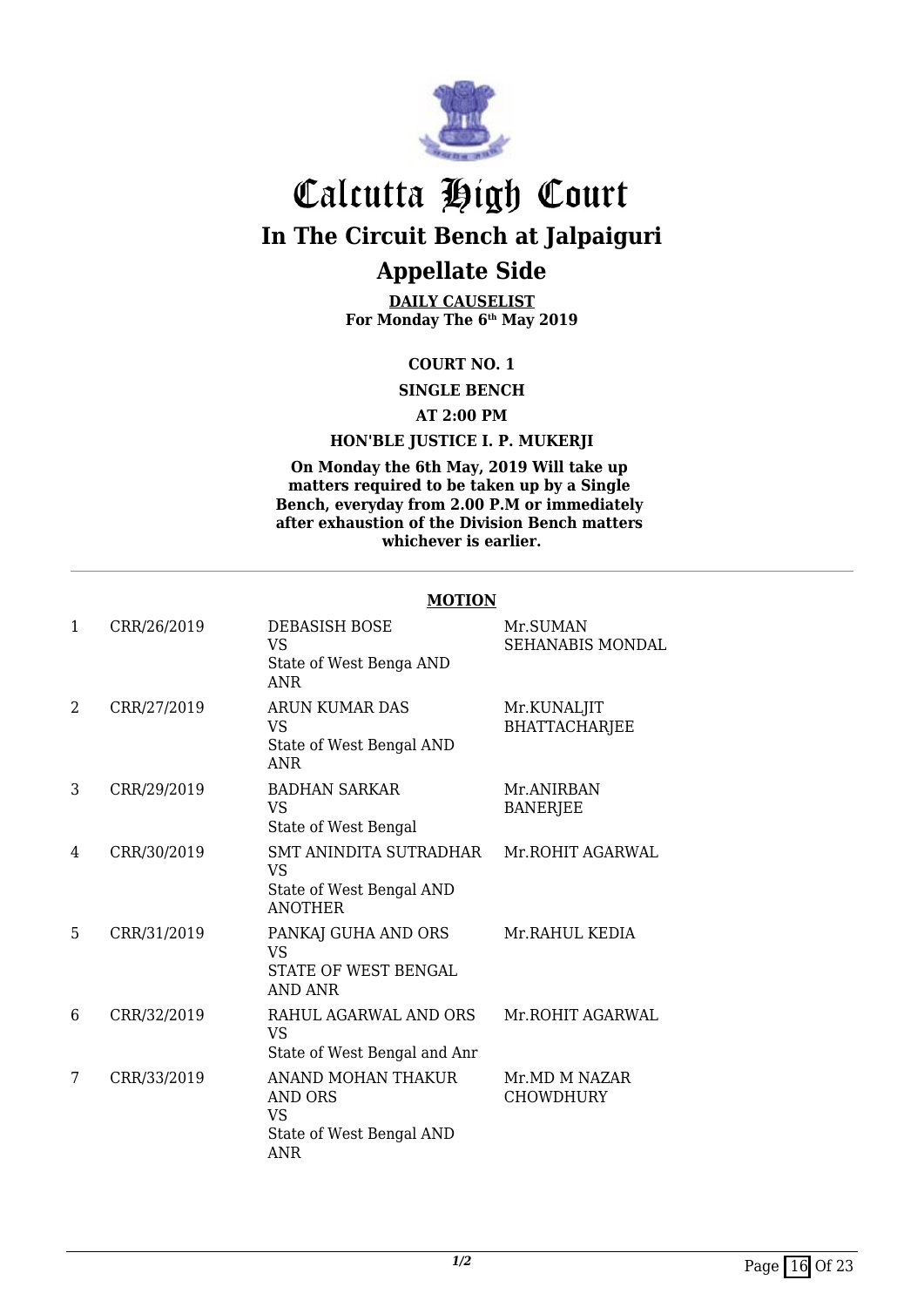| 8  | CRR/34/2019 | <b>SRI TAMAGHNA DAS</b><br>VS<br>SMT. SUNETRA DAS                               | Mr.ARIJIT GHOSH                 |
|----|-------------|---------------------------------------------------------------------------------|---------------------------------|
| 9  | CRR/36/2019 | SHUBHRA DEB ALIAS<br><b>SUBHRA DEB</b><br>VS<br>State of West Bengal AND<br>ANR | Mr.ABHISHEK SINGH               |
|    |             | <b>CIVIL MOTION</b>                                                             |                                 |
| 10 | CO/17/2019  | DILIP KUNDU<br>VS<br>ART REEVES EXIM (INDIA)<br>PVT. LTD AND ORS                | Mr.SUNIL KUMAR<br>SARKAR        |
| 11 | CO/19/2019  | ARNAB CHOUDHURY<br>VS<br>ALPANA CHOUDHURY NEE<br>SAHA                           | Mr.UJJAL KUMAR<br><b>SARKAR</b> |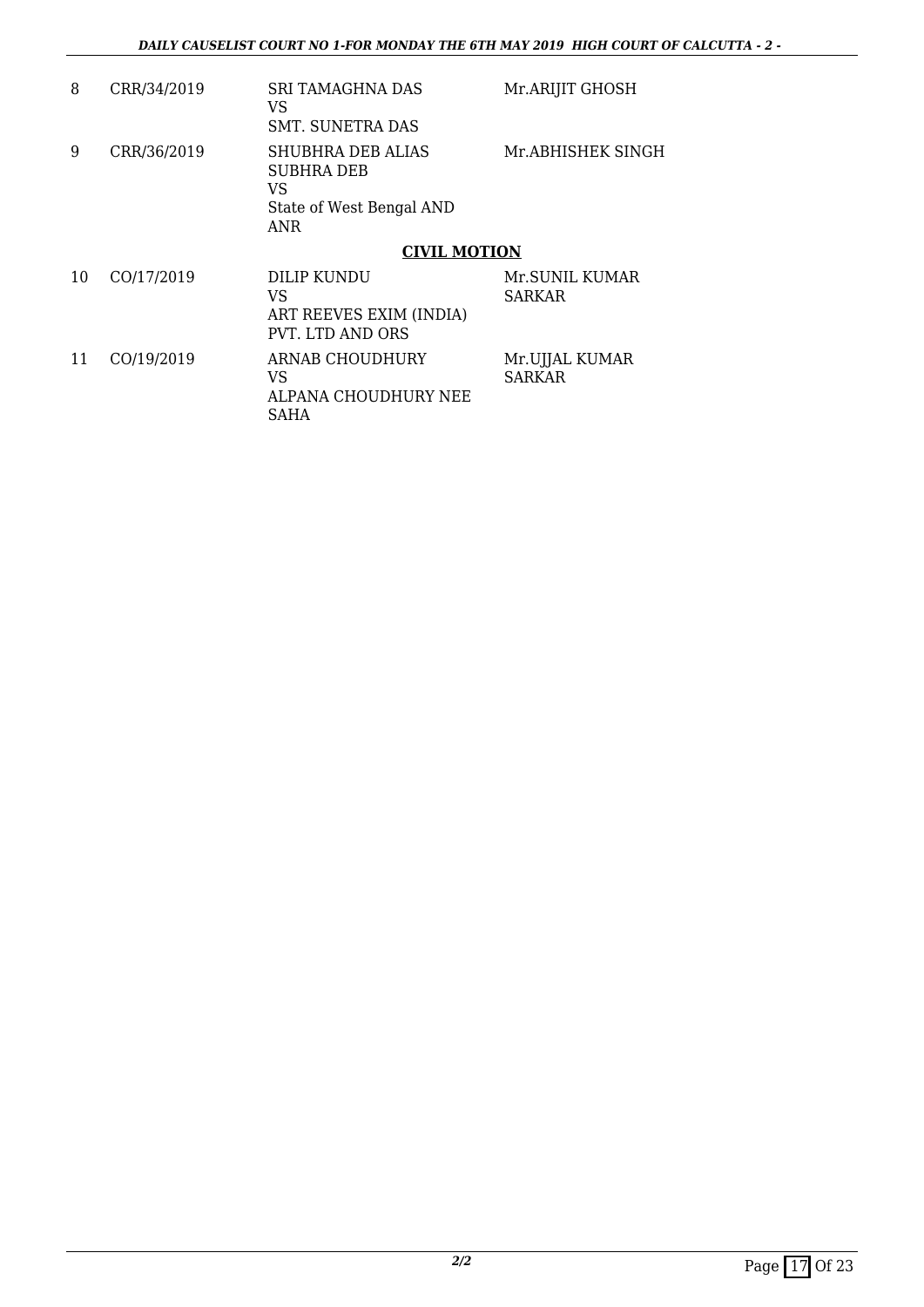

**DAILY CAUSELIST For Monday The 6th May 2019**

#### **COURT NO. 2**

**SINGLE BENCH**

#### **AT 2:00 PM**

#### **HON'BLE JUSTICE BIBEK CHAUDHURI**

**On Monday the 6th May, 2019 Will take up matters required to be taken up by a Single Bench, for the whole day on Wednesday and from 2.00 P.M on Monday, Tuesday, Thursday and Friday or shall sit singly immediately on exhaustion of Division Bench matters, whichever is earlier.**

|              |              | <b>FOR ADMISSION</b>                                       |                                              |  |
|--------------|--------------|------------------------------------------------------------|----------------------------------------------|--|
| $\mathbf{1}$ | CRA/5/2019   | GOPAL MANTA<br>VS<br>State of West Bengal                  | Mr.PARTHA PRATIM<br><b>SARKAR</b>            |  |
|              |              | <b>APPLICATION FOR BAIL</b>                                |                                              |  |
| 2            | CRM/313/2019 | PRASENJIT GHOSH @<br>RAHUL<br>VS<br>State of West Bengal   | Mr.PINTU KUMAR<br><b>DEB</b>                 |  |
|              |              | <b>CIVIL MOTION</b>                                        |                                              |  |
| 3            | CO/21/2019   | SAJIDUL KHANDAKAR<br>VS<br><b>BHABANI BISWAS</b>           | Mr.NARENDRA NATH<br><b>DAS</b>               |  |
| 4            | CO/22/2019   | Reshmi Das<br>VS<br>Suman Dutta                            | Mr.Sreemoyee Ghosh<br>Majumder               |  |
|              |              | <b>LISTED MOTION</b>                                       |                                              |  |
| 5            | WPA/109/2019 | MAHENDRA PRATAP SINGH<br>VS<br>UNION OF INDIA AND ORS      | Mr.SOMA<br><b>CHOWDHURY</b><br><b>BANDHU</b> |  |
| 6            | WPA/110/2019 | <b>VIJAY PRASAD</b><br><b>VS</b><br>UNION OF INDIA AND ORS | Mr.SOMA<br><b>CHOWDHURY</b><br><b>BANDHU</b> |  |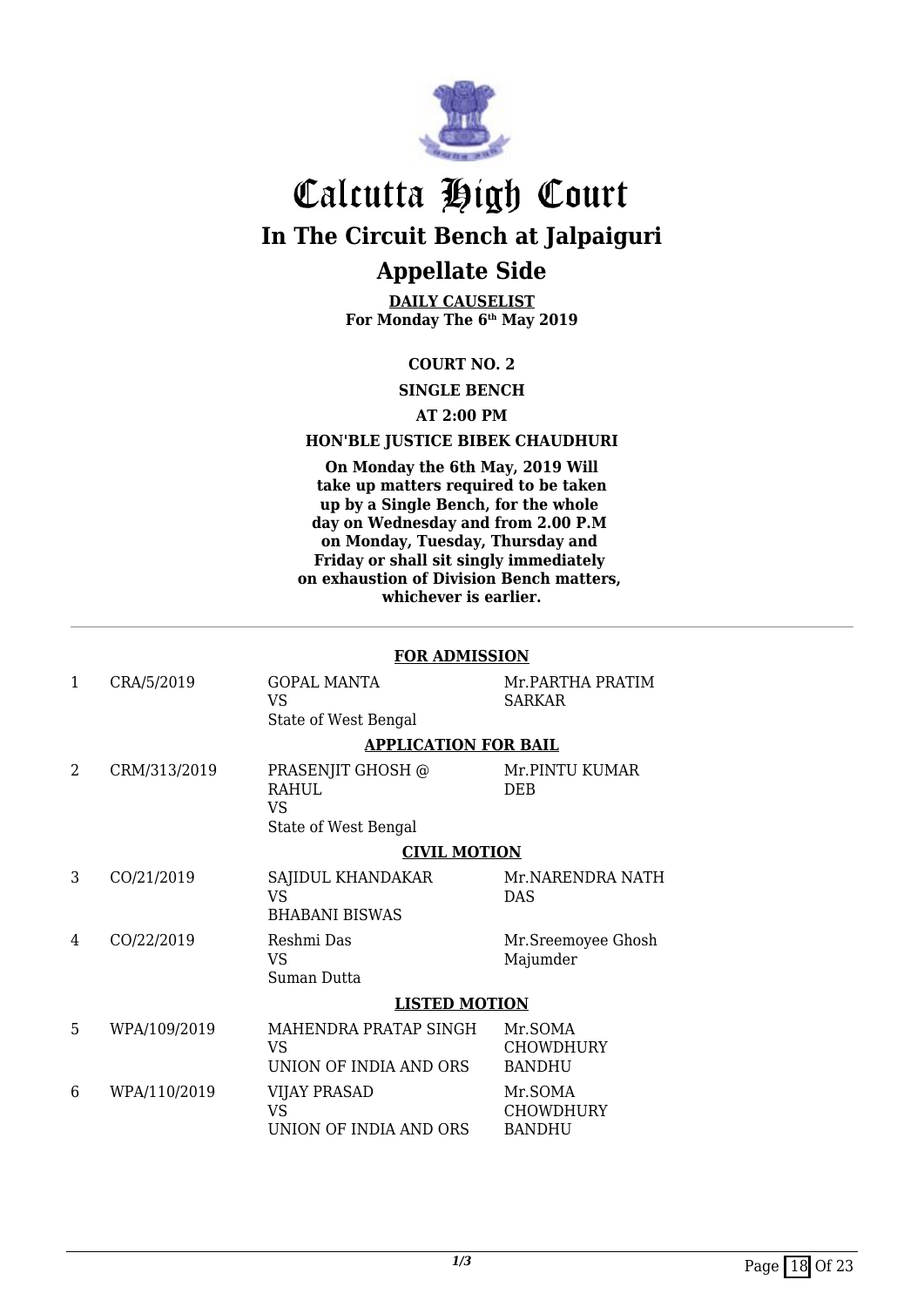| 7  | WPA/111/2019 | ISWAR BAHADUR PRADHAN<br><b>VS</b><br>UNION OF INDIA AND ORS                                                                 | Mr.SOMA<br><b>CHOWDHURY</b><br><b>BANDHU</b> |
|----|--------------|------------------------------------------------------------------------------------------------------------------------------|----------------------------------------------|
| 8  | WPA/112/2019 | SHIVA JANAM SHARMA<br><b>VS</b><br>UNION OF INDIA AND ORS                                                                    | Mr.SOMA<br><b>CHOWDHURY</b><br><b>BANDHU</b> |
| 9  | WPA/113/2019 | <b>CHITANG RAI</b><br><b>VS</b><br>Union of India AND ORS                                                                    | Mr.SOMA<br><b>CHOWDHURY</b><br><b>BANDHU</b> |
| 10 | WPA/114/2019 | <b>RAVI KUMAR SAH</b><br><b>VS</b><br>Union of India AND ORS                                                                 | Mr.SOMA<br><b>CHOWDHURY</b><br><b>BANDHU</b> |
| 11 | WPA/116/2019 | M/S BASBHUMI<br><b>DEVELOPERS AND</b><br>CONSTRUCTORS PVT LTD<br><b>AND ORS</b><br><b>VS</b><br>State of West Bengal And Ors | Mr.RHITUPARNA<br><b>MAZUMBER</b>             |
| 12 | WPA/1/2019   | <b>NIRMAL BAID</b><br><b>VS</b><br>Union of India and Ors                                                                    | Mr. SIBAJI SANKAR<br><b>DHAR</b>             |
| 13 | WPA/80/2019  | <b>RISHA PARVIN</b><br><b>VS</b><br>State of West Bengal                                                                     | Mr.ARNAB SAHA                                |
| 14 | WPA/87/2019  | <b>MILAN DHAR</b><br><b>VS</b><br>State of West Bengal                                                                       | Mr.AMLAN KUMAR<br>MUKHERJEE                  |
| 15 | WPA/89/2019  | MD HAKIMUDDIN<br><b>PARWANA</b><br><b>VS</b><br>SYNDICATE BANK AND ORS.                                                      | Mr.MD RIZWAN ALAM                            |
| 16 | WPA/96/2019  | PARTHA GHOSH<br><b>VS</b><br>Union of India and Ors                                                                          | Mr.SUBHASISH<br><b>MISHRA</b>                |
| 17 | WPA/115/2019 | ALOK KUMAR DUTTA AND<br>ANR<br><b>VS</b><br>State of West Bengal AND<br><b>ORS</b>                                           | Mr.SREEMOYEE<br><b>GHOSH MAJUMDER</b>        |
| 18 | WPA/117/2019 | SITADEBI SHRIVASTAVA @<br><b>SITADEVI SHAH</b><br><b>VS</b><br>State of West Bengal AND<br><b>Ors</b>                        | Mr.HILLOL SAHA<br><b>PODDER</b>              |
| 19 | WPA/118/2019 | MANOJ KUMAR PAL<br><b>VS</b><br>State of West Bengal AND<br><b>ORS</b>                                                       | Mr.NABANKUR PAUL                             |
|    |              | <b>MOTION</b>                                                                                                                |                                              |
| 20 | CRR/2/2019   | ASHISH KUMAR BISWAS<br><b>AND ORS</b><br><b>VS</b><br>State of West Bengal                                                   | Mr.ARNAB SAHA                                |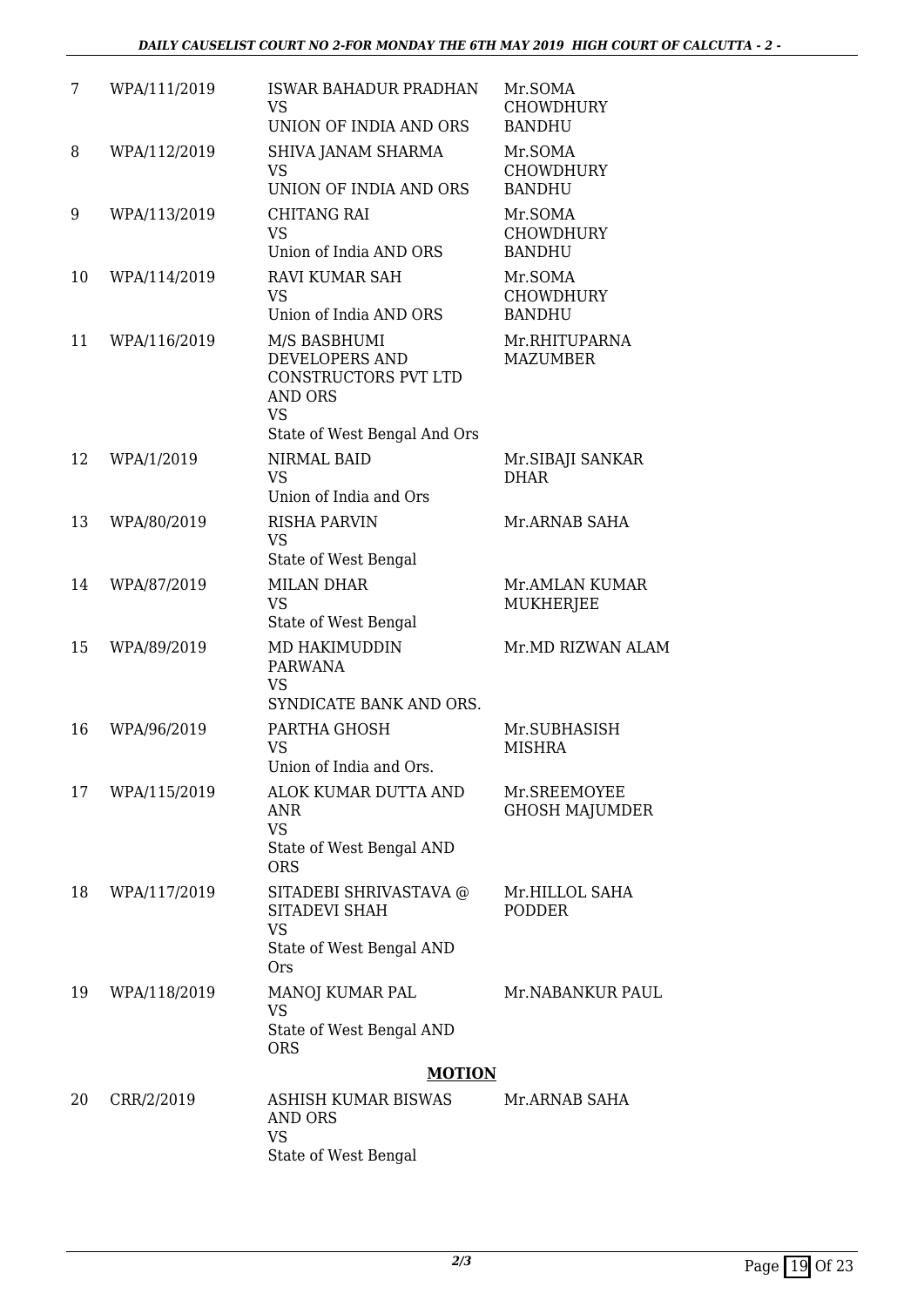#### *DAILY CAUSELIST COURT NO 2-FOR MONDAY THE 6TH MAY 2019 HIGH COURT OF CALCUTTA - 3 -*

| 21 | CRR/7/2019  | JUGAL KISHOR MAHATO<br>VS<br>State of West Bengal                      | Mr.DEBAJIT KUNDU                         |
|----|-------------|------------------------------------------------------------------------|------------------------------------------|
| 22 | CRR/12/2019 | SITARAM MOHATA<br>VS<br>State of West Bengal                           | Mr.VIJAY VERMA                           |
| 23 | CRR/13/2019 | SAJAL MONDAL<br>VS<br>State of West Bengal and<br>Anr.                 | Mr.SUBHASISH<br><b>MISRA</b>             |
| 24 | CRR/16/2019 | <b>HARADHAN DAS</b><br>VS<br>State of West Bengal                      | Mr.SUMAN<br><b>SEHANABIS</b><br>(MONDAL) |
| 25 | CRR/17/2019 | PAWAN KUMAR VERMA<br>AND ANR.<br>VS<br>State of West Bengal AND<br>ANR | Mr.MOYUKH<br><b>MUKHERJEE</b>            |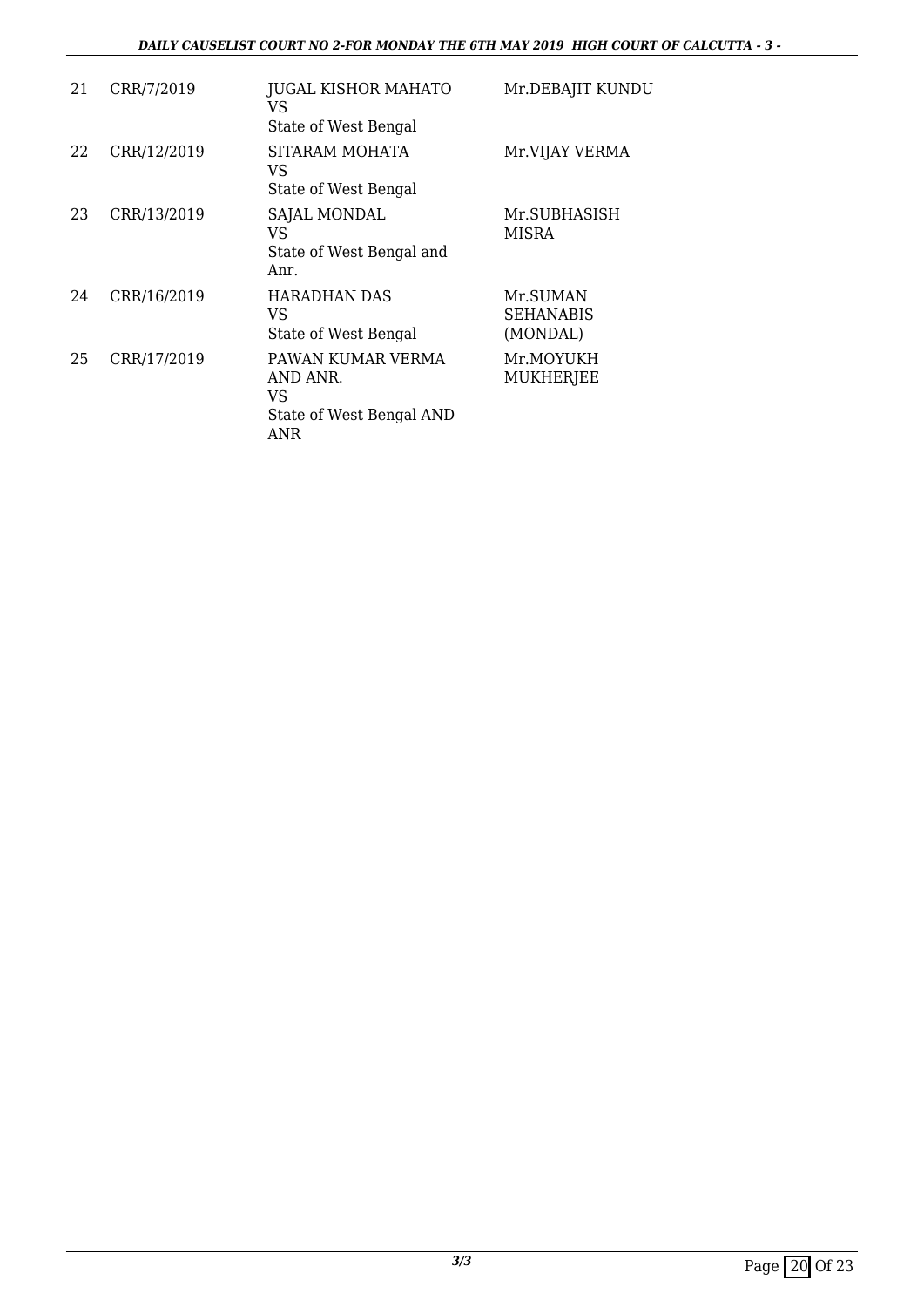

**DAILY CAUSELIST For Monday The 6th May 2019**

#### **COURT NO. 3**

**SINGLE BENCH**

#### **AT 2:00 PM**

#### **HON'BLE JUSTICE MD. NIZAMUDDIN**

**On Monday the 6th May, 2019 Will take up matters required to be taken up by a Single Bench for the whole day except Wednesday when his lordship shall sit from 2.00 P.M or immediately after exhaustion of Division bench matters.**

#### **FOR ADMISSION**

| $\mathbf{1}$ | CRA/4/2019  | <b>HEMANTA BARMAN</b><br>VS<br>State of West Bengal                                        | Mr.ARNAB SAHA                    |
|--------------|-------------|--------------------------------------------------------------------------------------------|----------------------------------|
|              |             | <b>CIVIL MOTION</b>                                                                        |                                  |
| 2            | CO/20/2019  | SANKAR SARKAR AND ANR<br><b>VS</b><br><b>B. R. REAL ESTATE PRIVATE</b><br><b>LIMITED</b>   | Mr.RHITUPARNA<br><b>MAZUMDER</b> |
| 3            | CO/23/2019  | M/S CANNON PAPER<br><b>INDUSTRIES PVT LTD</b><br>VS<br>DAL BAHADUR THAPA AND<br><b>ORS</b> | Mr.RAJAT DAS                     |
|              |             | <b>LISTED MOTION</b>                                                                       |                                  |
| 4            | WPA/6/2019  | ABDUL KARIM<br><b>VS</b><br>State of West Bengal and<br><b>ORS</b>                         | Mr.BIJAY BIKRAM DAS              |
| 5            | WPA/31/2019 | <b>LAWANG TSHERING</b><br><b>BHUTIA</b><br>VS<br>State of West Bengal AND<br><b>ORS</b>    | Mr.ANAND<br><b>BHANDARI</b>      |
| 6            | WPA/81/2019 | DIPIKA ROY AND ORS<br><b>VS</b><br>State of West Bengal and ors                            | Mr. SAMIR DAS                    |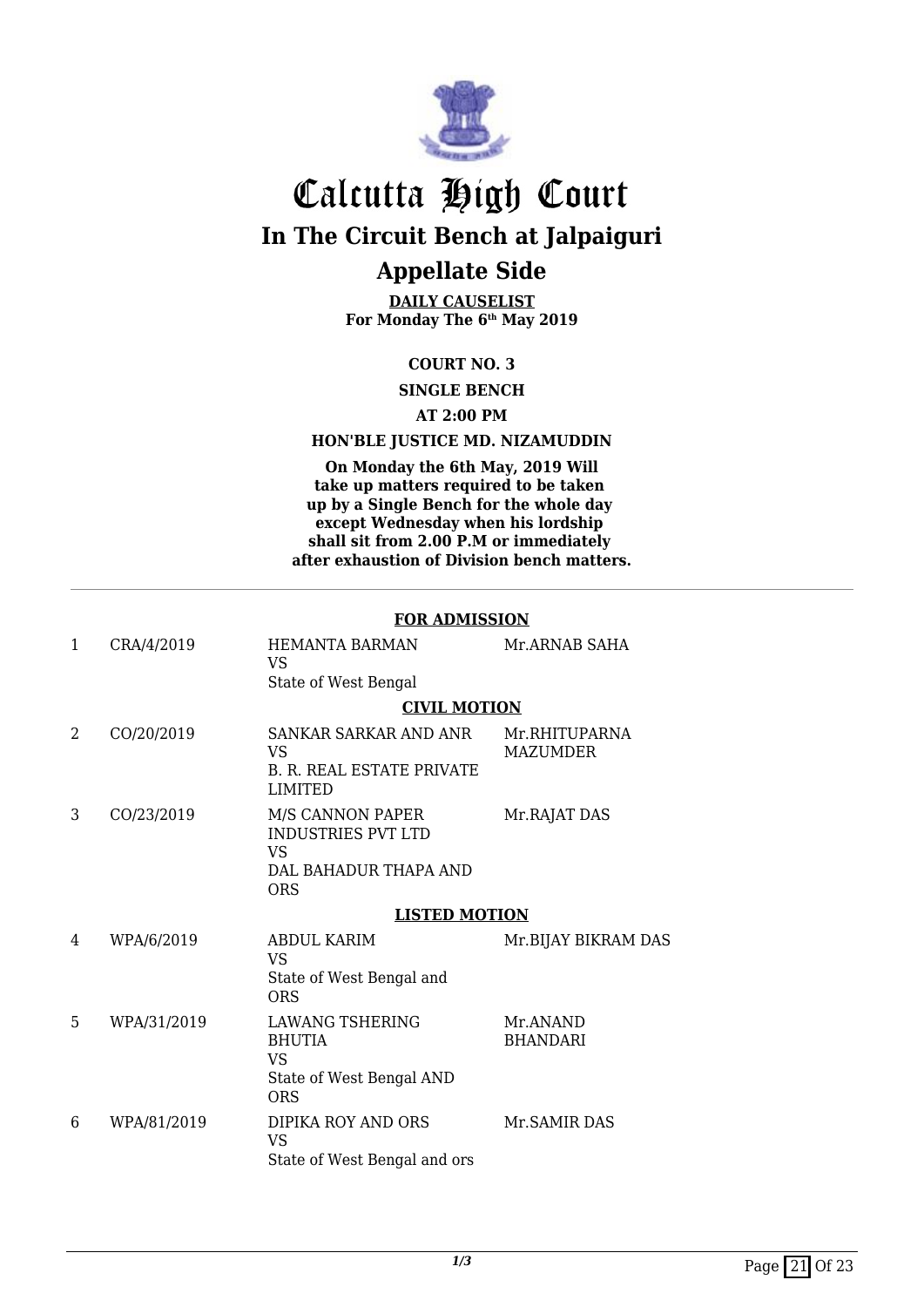| 7  | WPA/90/2019  | NAGENDRA ROY @ANANTA<br><b>ROY</b><br><b>VS</b><br>State of West Bengal                                                           | Mr.SUMITRA DAS                 |
|----|--------------|-----------------------------------------------------------------------------------------------------------------------------------|--------------------------------|
| 8  | WPA/91/2019  | <b>DEEPA RAY</b><br><b>VS</b><br>State of West Bengal AND<br><b>ORS</b>                                                           | Mr.DEBAJIT KUNDU               |
| 9  | WPA/92/2019  | JHARNA MALLICK<br><b>VS</b><br>State of West Bengal AND<br><b>ORS</b>                                                             | Mr.MOHINOOR<br><b>RAHAMAN</b>  |
| 10 | WPA/93/2019  | TERAI TEA COMPANY LTD.<br><b>AND ANR</b><br><b>VS</b><br>State of West Bengal AND<br><b>ORS</b>                                   | Mr.SITESH KR.GUPTA             |
| 11 | WPA/94/2019  | <b>SUNIL BARMAN</b><br><b>VS</b><br>Union of India AND ORS.                                                                       | Mr.ABHIK SARKAR                |
| 12 | WPA/97/2019  | DEBOBRATA PRAMANIK<br>AND ORS.<br><b>VS</b><br>State of West Bengal                                                               | Mr.SUBHASISH<br><b>MISRA</b>   |
| 13 | WPA/99/2019  | ANANTA ROY DAKUA AND<br><b>ORS</b><br><b>VS</b><br>State of West Bengal                                                           | Mr.RASAMOY<br><b>MONDAL</b>    |
| 14 | WPA/102/2019 | <b>ASHIMA SAHA</b><br><b>VS</b><br>State of West Bengal AND<br><b>ORS</b>                                                         | Mr.PINTU KUMAR<br><b>DEB</b>   |
| 15 | WPA/105/2019 | ANANDA MOHAN SARKAR<br><b>VS</b><br>State of West Bengal AND<br><b>ORS</b>                                                        | Mr.AMLAN KUMAR<br>MUKHERJEE    |
| 16 | WPA/106/2019 | SANTA SARKAR<br><b>VS</b><br>State of West Bengal and ors                                                                         | Mr.ARJUN<br><b>CHOWDHURY</b>   |
| 17 | WPA/107/2019 | <b>BINOD CHANDRA DAS AND</b><br><b>ORS</b><br><b>VS</b><br>THE SPECIAL LAND<br>ACQUISITION OFFICER,<br><b>COOCH BEHAR AND ORS</b> | Mr.PRODYOT KUMAR<br><b>ROY</b> |
| 18 | WPA/108/2019 | <b>MILAN SUBBA</b><br>VS.<br>State of West Bengal And Ors<br><b>MOTION</b>                                                        | Mr.ARNAB SAHA                  |
|    |              |                                                                                                                                   |                                |
| 19 | CRR/18/2019  | PAWAN KUMAR VERMA<br>AND ANR<br><b>VS</b>                                                                                         | Mr.MOYUKH<br>MUKHERJEE         |
|    |              | State of West Bengal AND<br><b>ANR</b>                                                                                            |                                |